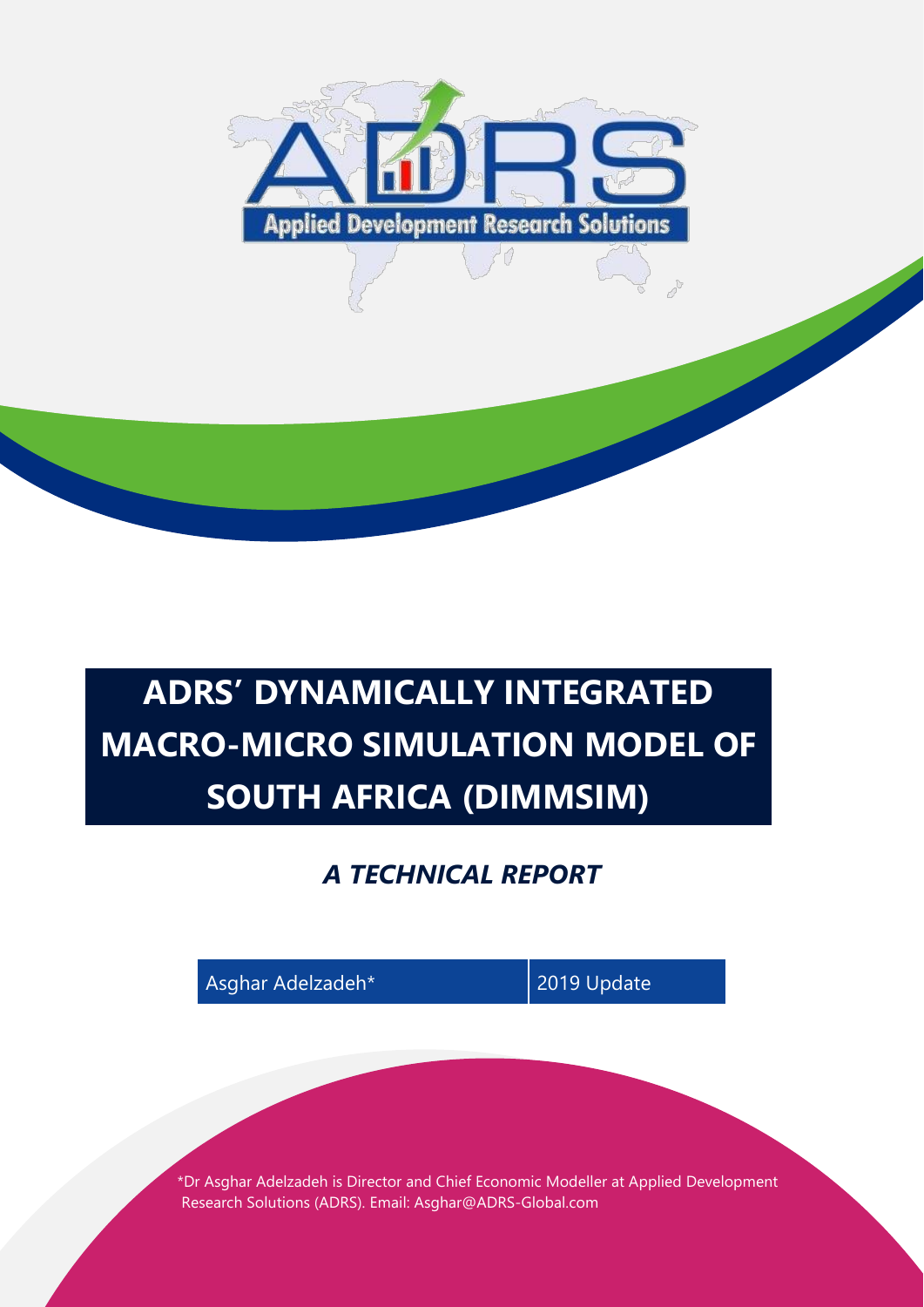# **APPLIED DEVELOPMENT RESEARCH SOLUTIONS (ADRS)**

#### **ORGANISATIONAL PROFILE**

**Our vision:** a world of people empowered to advance human development.

**Our mission**: helping people gain economic insight and foresight to shape policy that matters.

Applied Development Research Solutions (ADRS) is an economic consultancy organization registered in South Africa and the United States, driven by the idea that successful economic development relies on good policy design. We are an independent, forward thinking specialized consultancy committed to economic development through high quality quantitative analysis, evidence-based policy research, expert advice and innovative training. ADRS proudly offers state-of-the-art economic modelling tools and services that provide the insight and foresight needed to make informed policy choices. We view ourselves as partners with our clients and the constituencies they serve.

ADRS offers expertise in economic modelling, policy research, advisory services, training and capacity building to assist our clients in government, non-governmental organizations, development agencies, and the private sector. ADRS services in economic analysis, policy analysis, economic modelling, innovative webbased modelling interface, and capacity building equip policymakers and others with the tools to design policies that go to the heart of development challenges. To date, ADRS has built economic models for more than 60 countries, exemplifying expertise that enables users to design and test the effectiveness of wideranging policy choices.

In South Africa, ADRS has extensive experience in economic research, policy analysis, economic model building and capacity building. Since 1994, ADRS members have worked closely with the South African government at national and provincial levels. ADRS has exclusively built ten web-based user-friendly economic models for South Africa, at national, provincial and municipal levels, that researchers and policy analysts use to design macroeconomic, industrial, poverty, income distribution, education, social security, and energy-emissions policies.

ADRS AND ANNOUNCED A CHANNEL AND A CHANNEL AND A CHANNEL AND A CHANNEL AND A CHANNEL AND A CHANNEL AND A CHANNEL AND A CHANNEL AND A CHANNEL AND A CHANNEL AND A CHANNEL AND A CHANNEL AND A CHANNEL AND A CHANNEL AND A CHANN P.O. Box 948 P.O. Box 413232 Folsom, CA 95630 Craighall 2024 United States South Africa

> Email: info@adrs-global.com Website: www.adrs-global.com

T: +1-916-505-4874 T: +27-(0)11-083-6474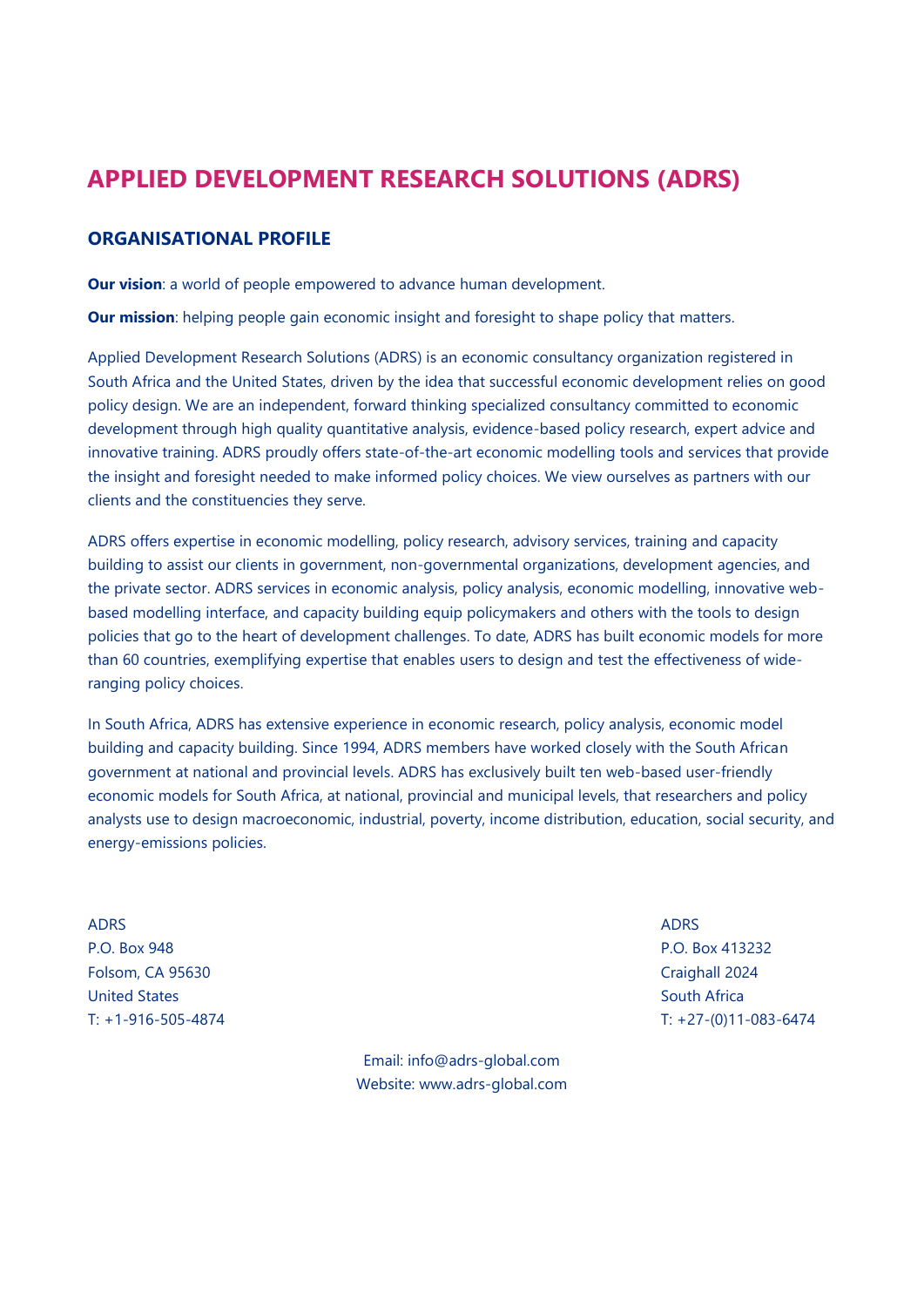# **ADRS' DYNAMICALLY INTEGRATED MACRO-MICRO** SIMULATION MODEL OF SOUTH AFRICA (DIMMSIM)

# **A TECHNICAL REPORT**

# **Table of contents**

 $\bigcirc$ 

| 2. |      |        |  |  |  |  |
|----|------|--------|--|--|--|--|
|    |      |        |  |  |  |  |
|    |      | 2.1.1  |  |  |  |  |
|    |      | 2.1.2. |  |  |  |  |
|    |      |        |  |  |  |  |
|    |      | 2.1.4. |  |  |  |  |
|    |      | 2.1.5. |  |  |  |  |
|    |      |        |  |  |  |  |
|    | 2.3. |        |  |  |  |  |
|    |      |        |  |  |  |  |
|    |      |        |  |  |  |  |
|    |      |        |  |  |  |  |
|    |      |        |  |  |  |  |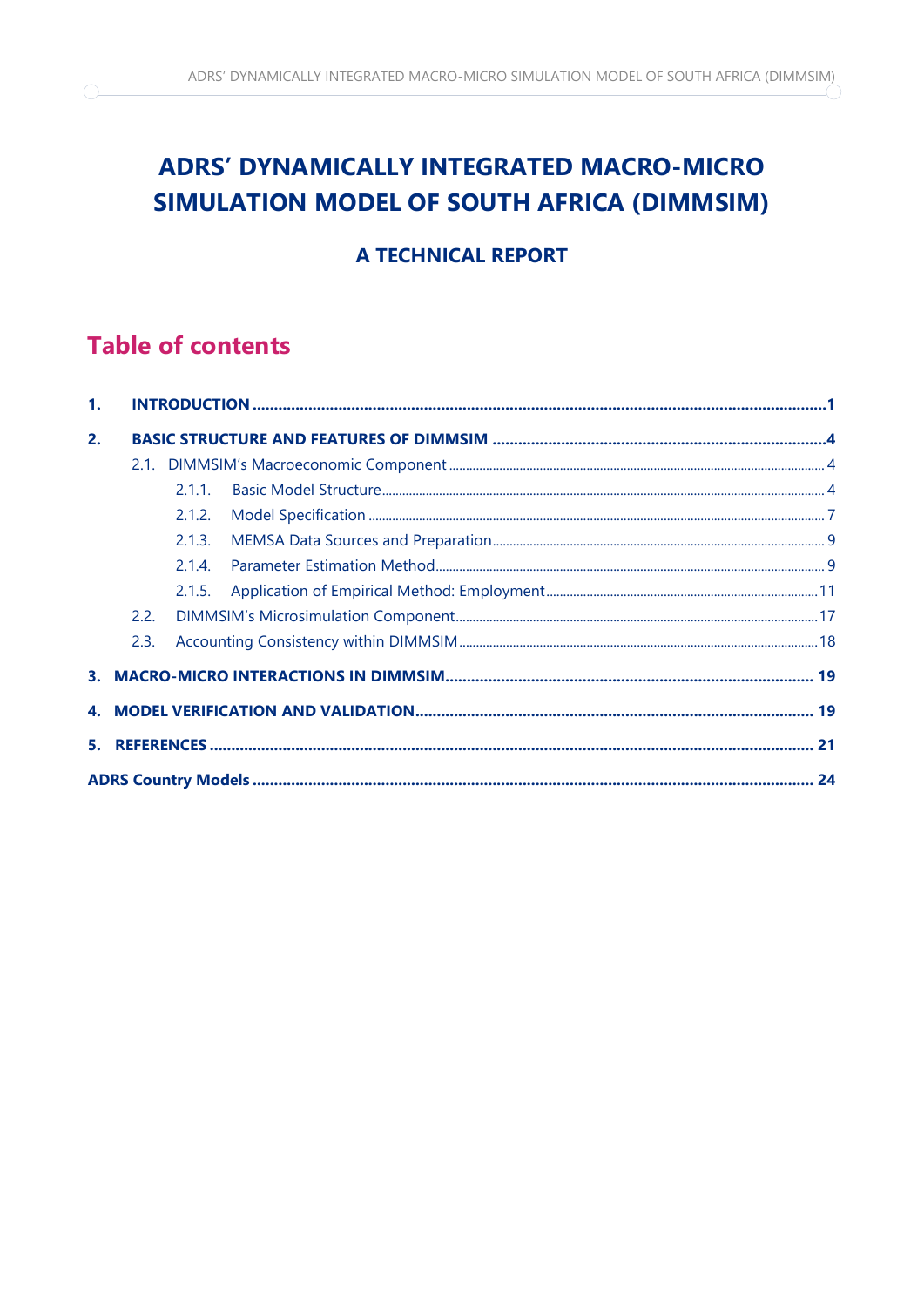# <span id="page-3-0"></span>**1. INTRODUCTION**

During the last 30 years, poverty analysis and the challenge of designing "pro-poor" policies have gradually occupied the central attention of development research.<sup>1</sup> This is partly attributed to worsening inequality and the persistence of high rates of poverty in many parts of the world. An important dimension of the current research, which has received particular attention from economic modellers, is increased recognition of the need for a better understanding of the interactions between macroeconomics dynamics and household level poverty and inequality. As Bourguignon *et al.* (2008) point out, macro models do not account for the poverty and distribution effects of policy changes at the household level, and micro models cannot explain the impact of macroeconomic policy changes on poverty.

While new techniques have been developed to use economic modelling as a tool for designing concrete and country specific pro-poor policies, awareness is mounting that the effects of policies need to be traced to changes in the income and expenditure of individuals and households, *and* that changes in household welfare has an important bearing on economic growth. Thus, economic models have been developed to capture the interactions between the macroeconomy and household poverty and inequality. This improvement has paved the way for a more holistic approach to the design of anti-poverty policies. Pioneering works in the early 1980s by Dervis, de Melo and Robinson (1982), and Gunning (1983) paved the way for a significant leap in linking household level poverty-distribution analysis and the dynamics of the macroeconomy to what is now known as linked macro-micro modelling.<sup>2</sup>

The range of linked macro-micro techniques is varied and has expanded in recent time.<sup>3</sup>There are at least four categories of linked macro-micro models. The main distinction between the four rests on the technique used to either represent households in the model or to extend the scope and nature of dynamic interactions between macroeconomics and households.<sup>4</sup>The first approach is the traditional CGE modelling technique that utilises a small number of representative households<sup>5</sup> to capture households in their design. Though it is widely used, the main shortcomings of this approach are generally found to be that it assumes no intra-group income distribution changes or imposes restrictions on the distribution. The second type of model is a variation of the first with the incorporation of a larger number of representative households into the CGE. This is an attempt to better represent the existing socioeconomic stratification within the population.<sup>6</sup>Examples of this approach are found in the work of Decaluwe *et al.* (1999) and Cockburn (2001). This approach clearly avoids the problem of selecting 'representative households' and, furthermore, allows for detailed analyses of distribution and poverty. However, as Piggot and Whalley (1985) point out, there are important intra-group heterogeneities that a high number of representative households do not capture. The third approach combines microsimulation modelling techniques, pioneered by Orcutt *et al*.

<sup>&</sup>lt;sup>1</sup> Kakwani and Pernia (2000) define pro-poor policies as policies that are deliberately biased in favour of the poor so that the poor benefit proportionately more than the non-poor.

 $<sup>2</sup>$  The idea of linking micro and macroeconomic simulation models goes back to Orcutt (1967). The next set</sup> of important contributions in this area include Thorbecke (1991), Bourguignon *et al.* (1991), de Janvry*et al.* (1991) and Morrisson (1991). More recent contributions include Decaluwe *et al*. (1999), Cogneau and Robilliard (2000), Agenor *et al.* (2003), Cockburn (2001), Bourguignon, Robilliard and Robinson (2003), Bourguignon *et al.* (2003), and Savard (2003).

 $3$  Estrades (2013) reviews the different linked macro-micro techniques and presents a brief description of their pros and cons.

<sup>4</sup> The following review uses Savard (2003).

<sup>5</sup> See for example Dervis *et al.* (1982), de Janvry *et al.* (1991) and Agenor *et al.* (2003).

 $6$  The three commonly used criteria to disaggregate households in a social accounting matrix are geographical location, household resources, and occupation of the head of household (Thorbecke 2000).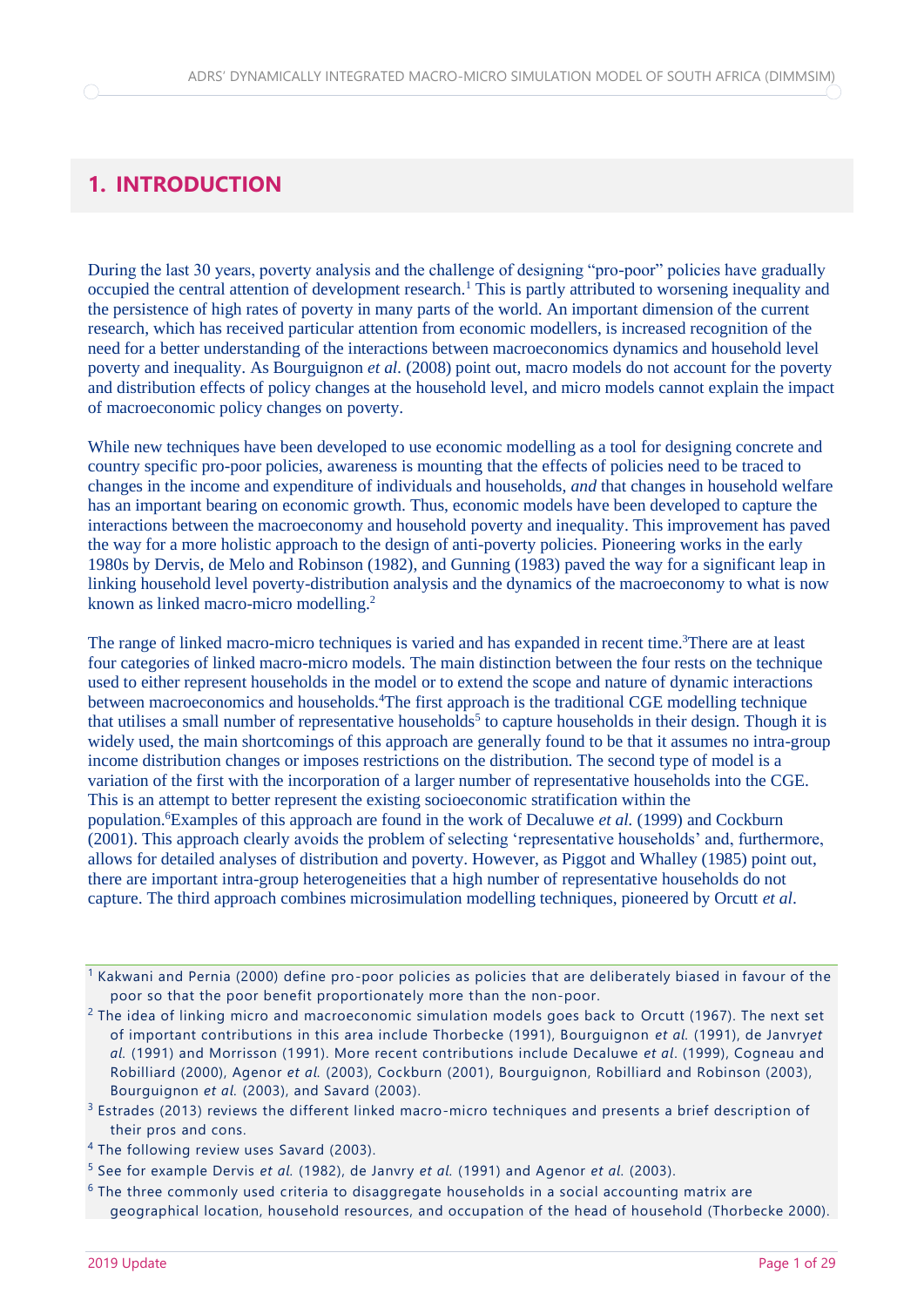#### (1961), with CGE modelling to further enhance the rigor and flexibility of household behaviour in the overall model. Examples of this approach include Bourguignon, Robilliard, and Robinson (2003).

Traditional CGE models with "representative households" allow a feedback effect of household behaviour but given the exiting heterogeneity among households, its usefulness for the purpose of pro-poor policy design is severely limited. On the other hand, most CGE models that incorporate large household surveys do not capture two-way interactions between the economy and households. This clearly weakens their overall appeal within the current development discourse since they fall into the traditional approach of allowing the macroeconomy to influence income distribution and poverty, but do not allow changes in income distribution and poverty to influence macroeconomic performance.

Savard (2003) represents a fourth approach within the CGE framework. His work aims to overcome some of the shortcomings of the previously described approaches in as much as his model is designed to keep the feedback mechanism between households and the economy while using microsimulation techniques for households. He addresses some of the issues related to the coherence between the household model and the CGE model, introduces two-way links between the two, and develops an approach to achieve convergence between the results from the two models.

In practice, international applications of linked macro-micro modelling techniques have predominantly relied on empirical CGE approaches to represent the working of the economy. Similarly, in South Africa, CGE based linked macro-micro techniques have been used for policy analyses. These models have relied on CGE techniques to produce projections of employment, wages and prices that are transmitted to the micro component of the model to estimate the poverty and distribution impact.<sup>7</sup>

Yet, empirical CGE models have been extensively criticised in the literature from analytical, functional and numerical perspectives. The analytical criticisms centre on the theoretical foundation of CGE models which informs the specification of variables used in the models and their causal relationships. Since CGE models are quantitative expressions of neo-classical general equilibrium theory, they embody strong theoretical assumptions about the working of the economy that do not necessarily reflect the reality of market economies, especially those in developing economies. These assumptions include perfect competition and flexible markets with inherent tendencies to self-correct and achieve full employment general equilibrium, i.e., to simultaneously clear all goods and factor markets. These assumptions are among CGE's highly debatable depiction of the working of the economy. De Canio (2003) and Ackerman (2002) review these assumptions, Barker (2004) examines their influence on the development of CGE models, and Taylor *et al.* (2006) provides a critique of CGE models as used in studies of impact of trade liberalisation.

Another set of criticisms of CGE models centres on the calibration method used to develop the model's parameters (i.e., elasticities). The method is a deterministic approach to calculating parameter values from a bench-mark equilibrium data set. Shoven and Whalley (1992) point out that the techniques are less than ideal and undermine the reliability of the results derived from the model since the parameters are either based on the empirical literature, arbitrary or are a set of values that "force the model to replicate the data of a chosen benchmark year." Similarly, Jorgensen (1984), Lau (1984), Jorgensen *et al.* (1992), and Diewert and Lawrence (1994), among others, point out flaws they have found in the parameter setting techniques in CGE models. This includes the use of industry or commodity level elasticities that are methodologically inconsistent, and/or are from other countries, and/or are old and obsolete estimates, and/or are outright

<sup>7</sup> Pauw and Leibbrandt (2012) use a linked CGE micro model to study the impact of minimum wage in South Africa. The Treasury Department, MacLeod (2015), has also used the CGE based linked macro-micro model that was developed by Pauw (2007) and Alton *et al.* (2012) to examine the impact of the NMW. Bhorat *et al.* (2015) refers to the use of a CGE model for its examination of the feasibility of a NMW for South Africa. However, the specifics of the model have not been provided.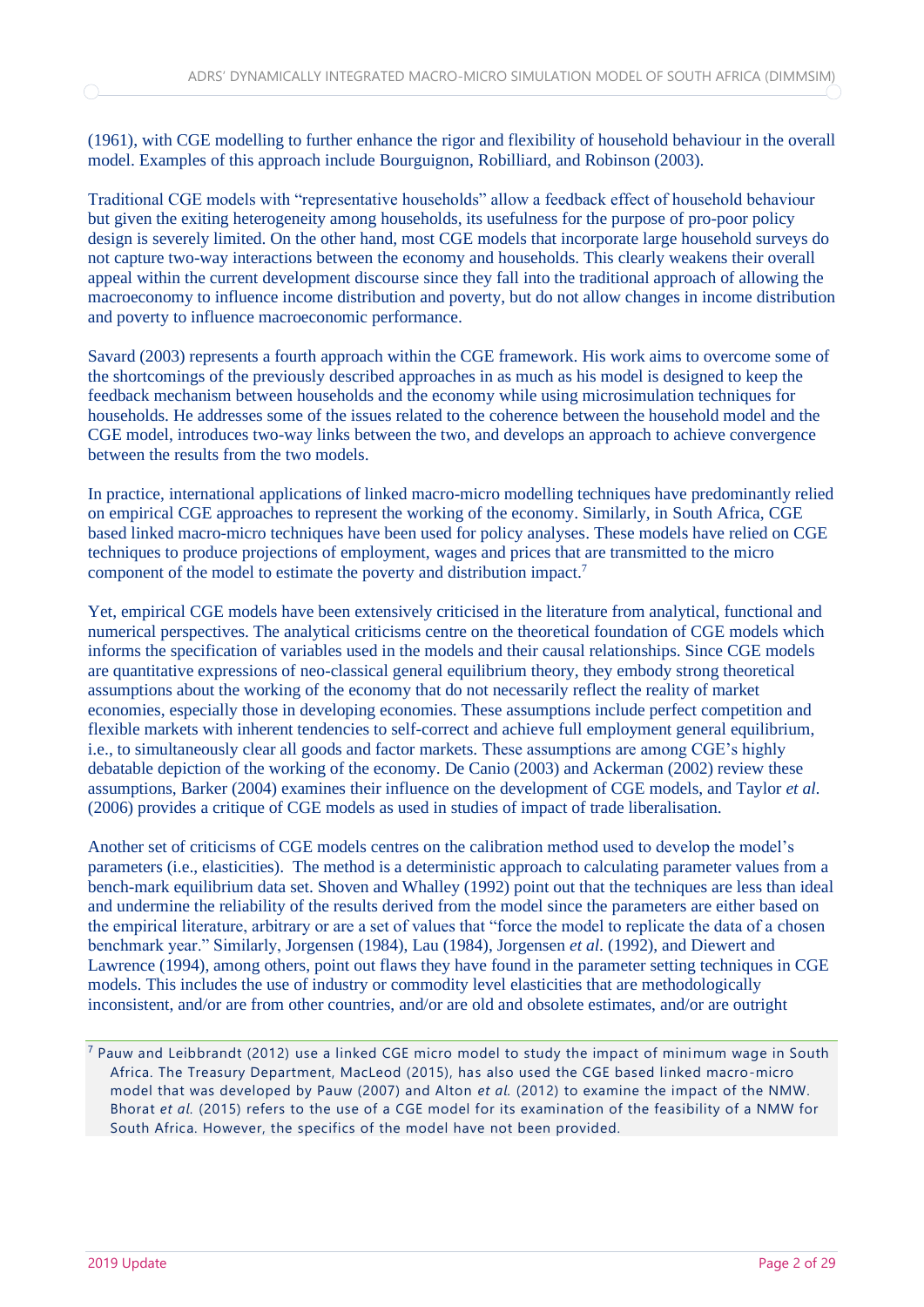guesses.<sup>8</sup> They correctly point out that without reliable or credible parameter values, the utility of the empirical CGE models is compromised.

Since calibration is a process through which a model's parameters are adjusted until the model reproduces the national account for the benchmark year, the quality of the data is critical. Yet, one year data, which empirical CGE models are usually built upon, provides insufficient grounds upon which to base generalized results. Thus, an important criticism regarding the inherently limited scope of CGE models hinges on the calibration technique itself, which causes the quality of the model to be at least partly dependent on the quality of the data for an arbitrarily chosen benchmark year. Critics also note that the calibration techniques are susceptible to errors and biases as a result of subjecting the data matrices to various scaling processes to force micro-consistency. These errors and biases will directly influence the parameters of a calibrated model.<sup>9</sup>

Another important criticism of the CGE model's calibration approach is that it tends to be based on a "onesize-fits-all" approach to all industries by using the Constant Elasticity of Substitution (CES) class of functions. Utilising restrictive assumptions about the industry elasticities not only have a bearing on the way in which industries are incorporated into the model but also on the validity of the results derived. McKitrick (1998) demonstrates that changing from CES functions to flexible forms modifies the performance of a CGE model so much that the two models seem to represent entirely distinct descriptions of the economy. He finds that the choice of functional forms influences both industry-specific results and aggregate results, even for small policy shocks.

McKitrick (1998) calls the above critique of the functional and numerical structure of calibrated CGE models the 'econometric critique' of CGE modelling, which is separate from criticisms directed at the analytical structure of these models. These critiques raise serious doubts about the validity of the functional and numerical structures of calibrated CGE models that are currently being used, including the CGE models used in South Africa. The econometric critique of CGE modelling provides a priori reasons for doubting the validity of the functional and numerical structures of many CGE models used in South Africa and raise serious questions about both their industry-specific and aggregate results.

It is the combination of both the underlying theoretical assumptions of CGE models, e.g., perfect competition and general equilibrium, and their functional and empirical shortcomings that raises serious questions about the utility of empirical CGE models for policy analyses in South Africa.

In this paper, we utilise a linked macro-micro model of South Africa that is neither based on the neo-classical theory of perfect competition and general equilibrium nor uses calibration methods to develop the model's parameters. The Dynamically Integrated Macro-Micro Simulation Model (DIMMSIM) links a multi-sector macroeconometric model of South Africa with a household microsimulation model of the country to capture the dynamic two-way interactions between the macroeconomic performance and household level poverty and income distribution. DIMMSIM's analytical approach is in the tradition of pluralism of heterodox economics and uses modern time series specification and estimation methods to estimate the parameters of the model's behavioural equations.

 $8$  The "expediencies" they identify include the use of "elasticities estimated for commodity and/or industry classifications which are inconsistent with those maintained in the model, and/or for countries other than the one(s) represented by the model, and/or obsolete estimates from past literature, not to mention outright guesses when no published figures are available."

 $9$  See Mansur and Whalley (1984) and Lau (1984) for an extensive review of the calibration method.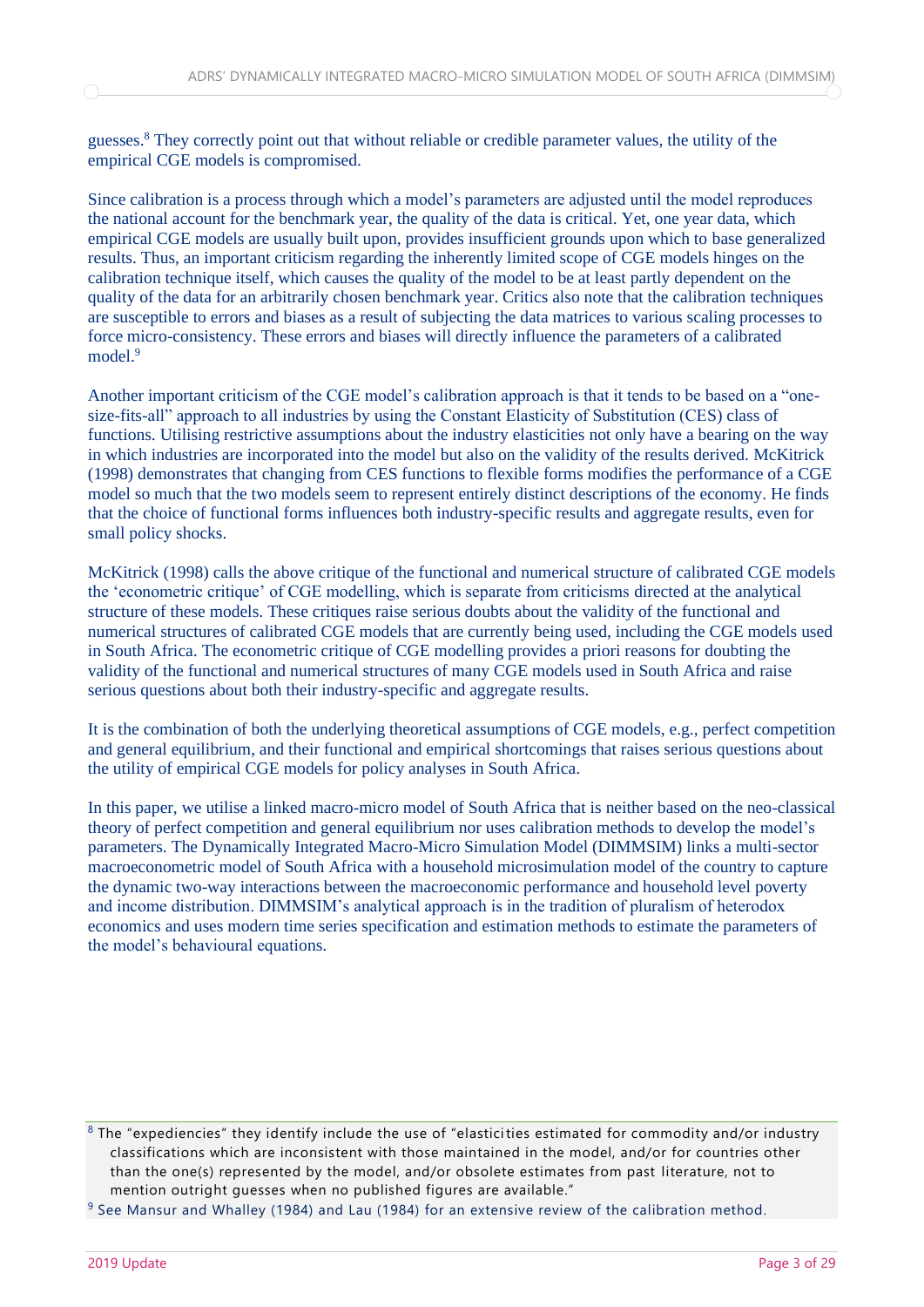# <span id="page-6-0"></span>**2. BASIC STRUCTURE AND FEATURES OF DIMMSIM**

Over the last 15 years, ADRS has built a suite of 10 South African economic models which include two core models and eight specialised models. The two distinct core models were built using fundamentally different modelling techniques. The ADRS multi-sector Macroeconomic Model of South Africa (MEMSA) is a large multi-sector macroeconometric model built as a tool for designing, forecasting and conducting impact analyses of macroeconomic and industry policy scenarios. Its construction utilised time-series data and analysis. The ADRS South African Tax and Transfer Model (SATTSIM) is a microsimulation model built using household-level survey data. It is a tool for designing, forecasting and conducting impact analyses of policies related to direct and indirect taxes, social security, public works, poverty and inequality.

DIMMSIM integrates MEMSA and SATTSIM to capture the dynamic interactions between the macroeconomic performance and the poverty and income distribution at household level and is available at the ADRS website through its user-friendly web-platforms. Following is a brief technical introduction to the DIMMSIM and its features.

## <span id="page-6-1"></span>**2.1. DIMMSIM's Macroeconomic Component**

One of the two economic models that underlie DIMMSIM is a non-linear Macroeconometric Model of South Africa (MEMSA) that captures the structure and the working of the South African economy. It allows design and analyses of macroeconomics and industrial policies and produces projections of the paths of key indicators related to the economy and its economic sectors under various domestic and international contexts and policy options.

#### <span id="page-6-2"></span>**2.1.1. Basic Model Structure**

MEMSA is a bottom-up model with more than 3200 equations that captures the structure of the National Income and Product Account (NIPA) at sector and aggregate levels and produces projections that are consistent with various national account identities in nominal and real terms. The model includes more than 400 estimated equations that analytically and empirically capture the behaviour of the private and household sectors as part of capturing the working and the dynamic of the economy from its production, expenditure and income perspectives. DIMMSIM's equation system (Figures 1 and 2) can be broken down into a number of blocks that include:

- **Final Demand Block:** This block encompasses 769 equations. It includes sets of estimated equations that capture the behaviours of the private sector as they relate to 45 sector level investments, exports, and imports; households in terms of expenditure on 27 categories of consumption goods and services; and the public sector in terms of final consumption expenditure and investment. The expenditure block of equations therefore produces projections of various components of aggregate demand in the economy that facilitate the model's projection of real and nominal GDP from the expenditure side.<sup>10</sup>
- **The Production Block** includes 712 equations that represent sector and aggregate production related activities in the economy. It includes sets of equations that produce projections of sector outputs, potential outputs, capital stock, and capital productivity, all in nominal and real terms. Private sector

 $10$  GDP from the expenditure side is the sum of final consumption expenditure by households and general government, gross investment, exports and imports of goods and services, and the GDP residual item.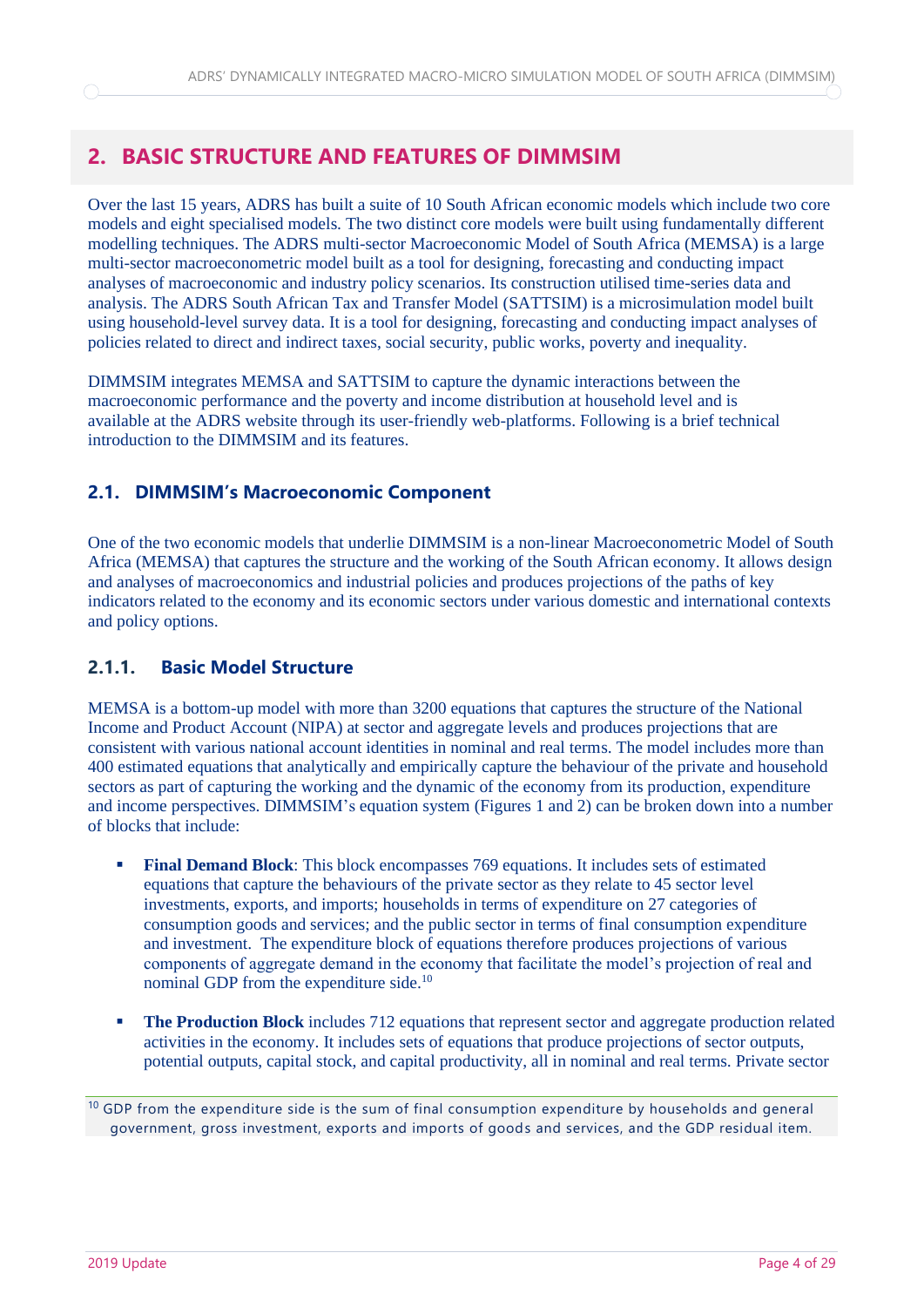decisions on how much to produce in various sectors of the economy are captured through 40 estimated equations that link the decisions to various demand, supply and price factors in the economy. Therefore, equations of the production block generate consistent projections of nominal and real values for sector and aggregate outputs, i.e., value added at basic prices. The aggregate of sectoral value added at basic prices plus the net taxes and subsidies on products provide the model's annual projections of GDP from the production side.<sup>11</sup>

- **Price and Wage Block** is comprised of 413 equations that include time series estimated behavioural equations for sector output prices (45), consumer prices (30), and investment prices (45). It also includes equations for sector import and export prices, sector and economy-wide inflation rates, and 45 estimated equations for the sector level real wage rate (i.e., average remuneration rates) and 45 calculated sectoral level nominal wage rates.
- **Labour Market Block** is comprised of 186 equations that include 40 estimated equations that capture factors that determine short and long term demand for sector level employment. In addition, this block includes equations for sectoral labour productivity, labour force, unemployment rate, and other labour market indicators.
- **Income, Expenditure, and Saving Block** includes 569 equations that capture a detailed breakdown of income, expenditure, and saving of households, incorporated business and government, in both nominal and real terms. A combination of variables from this block, the labour market block, the price and wage block, and the production block provide forecasts of the real and nominal GDP from the income side.<sup>12</sup>
- **Financial Block** embodies 88 equations for indicators related to the financial and monetary side of the economy, such as the interest rate, exchange rates, money supply, credit extensions, households financial assets and liabilities, and foreign direct and portfolio investments. The financial block variables are especially important determinants of variables in other equation blocks and include policy variables and time series estimated variables.
- **National Account Block** incorporates more than 470 equations. This block of equations is responsible for ensuring consistency and enforcing national income and product account relationships within the economic system captured by the model. For example, it ensures that in the model, the calculation of GDP, both real and nominal, from income, production and expenditure sides are comprised of relevant NIPA components and are consistent with each other at aggregate and sector levels, in nominal and real terms.

The model's list of exogenous variables includes a number of domestic and international variables. Among exogenous inputs to the model are:

- General government and public corporation investment
- Monetary and fiscal policy rules
- Government current spending
- Tax and subsidy rates
- Population
- Oil price
- Gold price
- Import demand growth from Asia
- Import demand growth from Europe

 $12$  GDP from the income side is calculated as the sum of gross value added at factor cost plus net taxes on production and products.

<sup>&</sup>lt;sup>11</sup> GDP from the production side is equal to the sum of sectoral value added at basic prices and net taxes on products.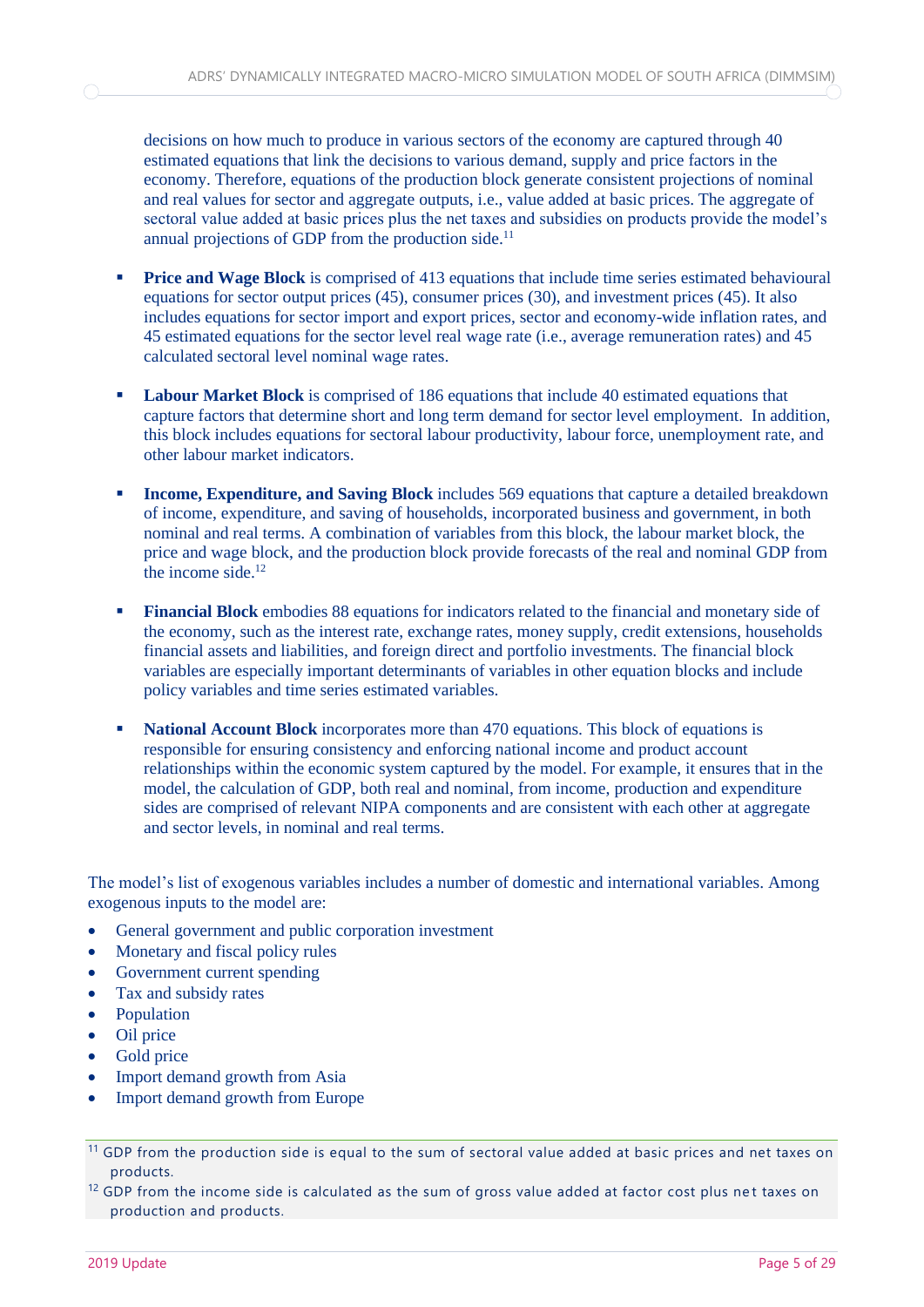- Import demand growth from Middle East and Africa (excluding South Africa)
- Import demand growth from America
- Import demand growth from the World
- Net foreign direct investment
- U.S. interest rate

∩

• U.S. inflation rate

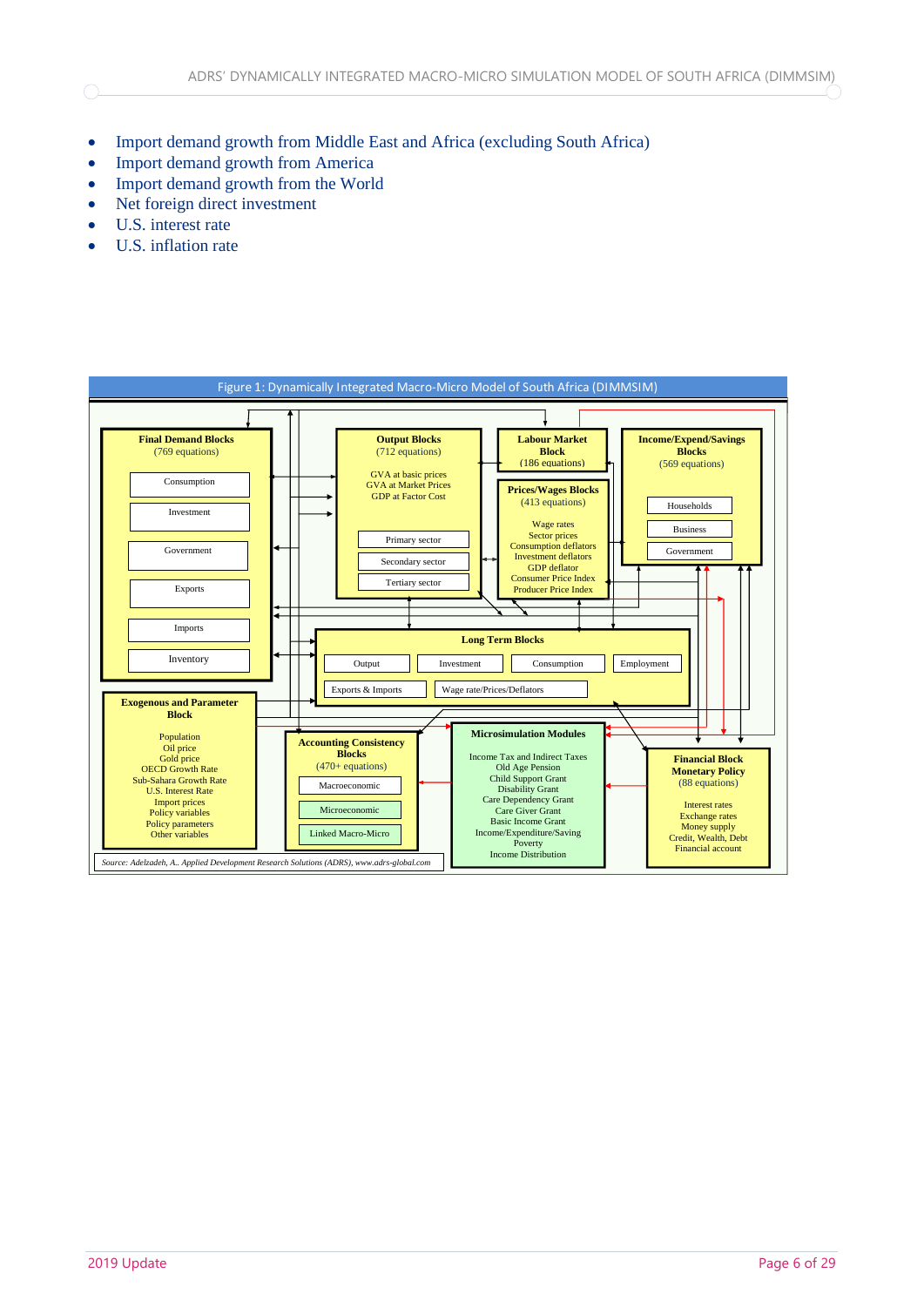

The macroeconomic module of DIMMSIM generates annual forecasts of a relatively large number of aggregate, sector level, nominal and real variables and indictors. It includes indicators related to production, labour market, prices, wages, financial variables, and incomes and expenditures of households, business and government. The model projections are consistent across aggregation levels both in nominal and real terms. Key outputs of the model include projections of:

- Key macroeconomic indicators
- Demand for employment and the real and nominal average wage rates for 45 economic sectors
- Output, investment, exports, imports, wages, and prices for 45 economic sectors
- Financial indicators such as the interest rate, credit extensions, and money supply
- Trade indicators
- Income and expenditure indicators
- Sustainability indicators
- Labour market indicators
- Production indicators
- <span id="page-9-0"></span>• Demand (expenditure) indicators

## **2.1.2. Model Specification**

Specification refers to the selection of a model's functional form, that is, specifying the perceived nature of relations between variables in the economy. In the case of macroeconomic models, model specification generally is based on a good theoretical and empirical knowledge of how an economy functions and evolves over time. A model's specification therefore must include sufficient structural detail to approximate the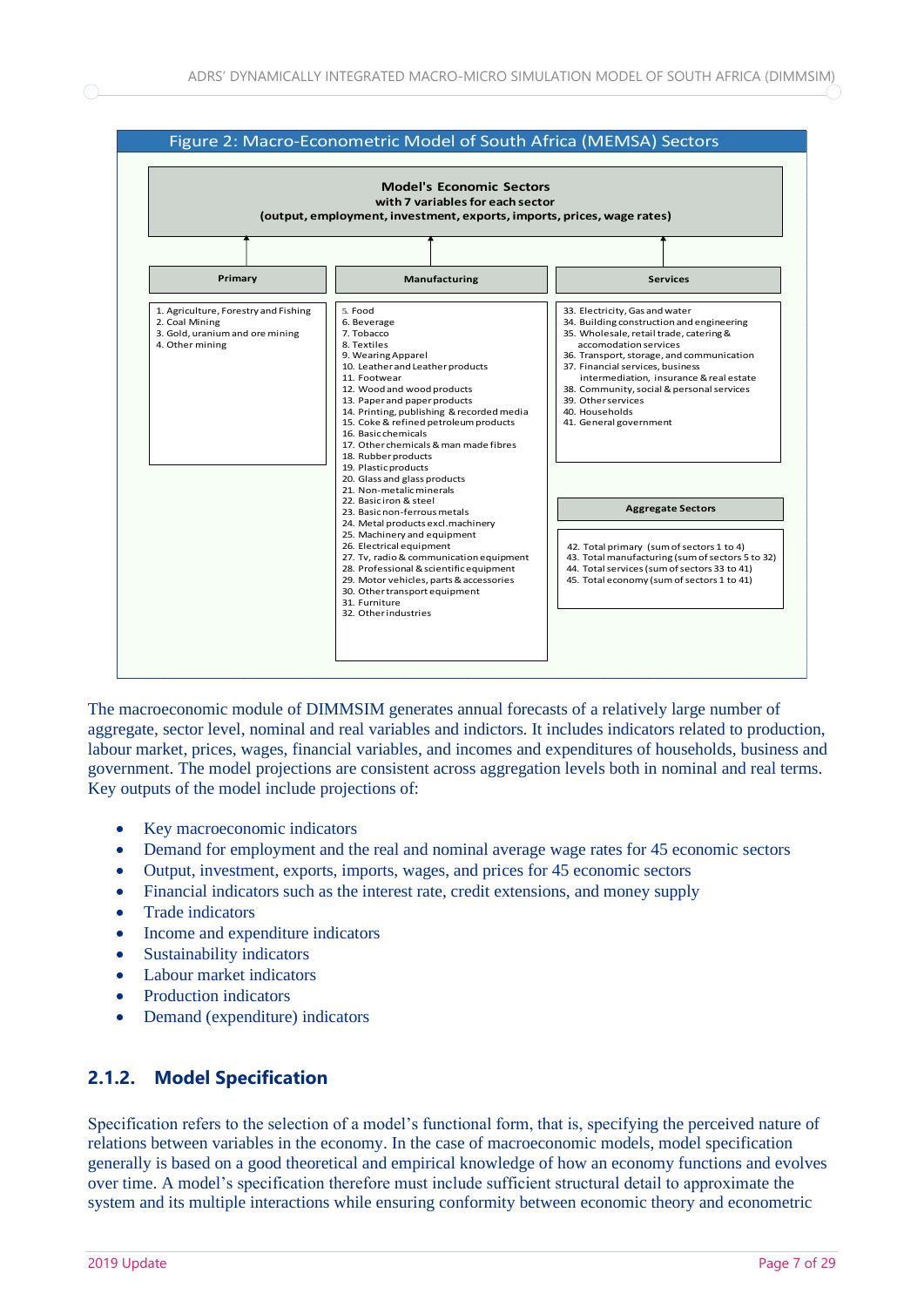test criteria. Finally, model specification should provide sufficient detail to generate forecasts and should include relevant policy variables and their transmission channels.

The Specification of MEMSA can be described in terms of the specification of its time-series estimated behavioural equations and a large number of real and nominal accounting and other relationships that together constitute the overall model.

*Specification of MEMSA's Behavioural Equations*: The latest version of MEMSA includes more than 400 estimated behavioural equations. It is composed of industry level specification of output, employment, investment, wage rate, export and import, investment prices, sector prices, and export and import prices. The rest of the model's estimated equations include detailed specification of real private household consumption expenditure, consumption prices, credit extension, money supply, exchange rates and other behavioural equations of the model.

Given the heterogeneity among sectors of the economy, for the specification of each sector level variable (e.g., employment, investment), we considered the broad theoretical and empirical literature on the subject. Therefore, the specification of the model's behavioural equations avoids *a priori* imposition of one theoretical stand on the determination of a given sector level variable. The adapted broad specification approach is especially appropriate since the focus of MEMSA is not to test or assert the validity of a particular theoretical proposition, but to capture the potential differences in the law of motion (i.e., behavioural differences) among sectors of the economy, using a combination of econometric test criteria and economic theory.<sup>13</sup>

The model therefore has used the theoretical and empirical literature to identify a range of sector and economy-wide variables that are found significant in explaining the long-term trend and short-term fluctuations of the model's behavioural equations. In general form, the specification of the model's behavioural variables includes demand-side (*d*), supply-side (*s*), price and expectation variables:

$$
Y_{\nu}^{t} = f_{\nu}(s_h, d_j, p_k, e_q, x_u)
$$
 [1]

Where:

 $Y_v^t$  represents estimated variables in MEMSA with  $v=1,2,..,V;$ 

 $s_h$  represents supply side variables with  $h = 0, 1, 2, \dots, H$ ;

- $d_j$  represents demand side variables with  $j = 1, 2, \ldots, J$ ;
- $p_k$  represents various aggregate and sector level prices with  $k=0,1,...,K;$
- $e_q$  represents various expressions of expectations with  $e=0,1,..., E$ ; and
- $x_u$  represents other variables with  $u=0,1,...,U$ .

Space limitation does not allow presentation of specification of MEMSA's large number of estimated equations. Table 1 provides a summary list of variables used in the specification and estimation process and their classification as demand side, supply side, prices, expectation, and other variables. It is important to note that the classification of variables is for ease of presentation.

<sup>&</sup>lt;sup>13</sup> At the same time, the adopted approach reduces the risk of working with mis-specified regression equations.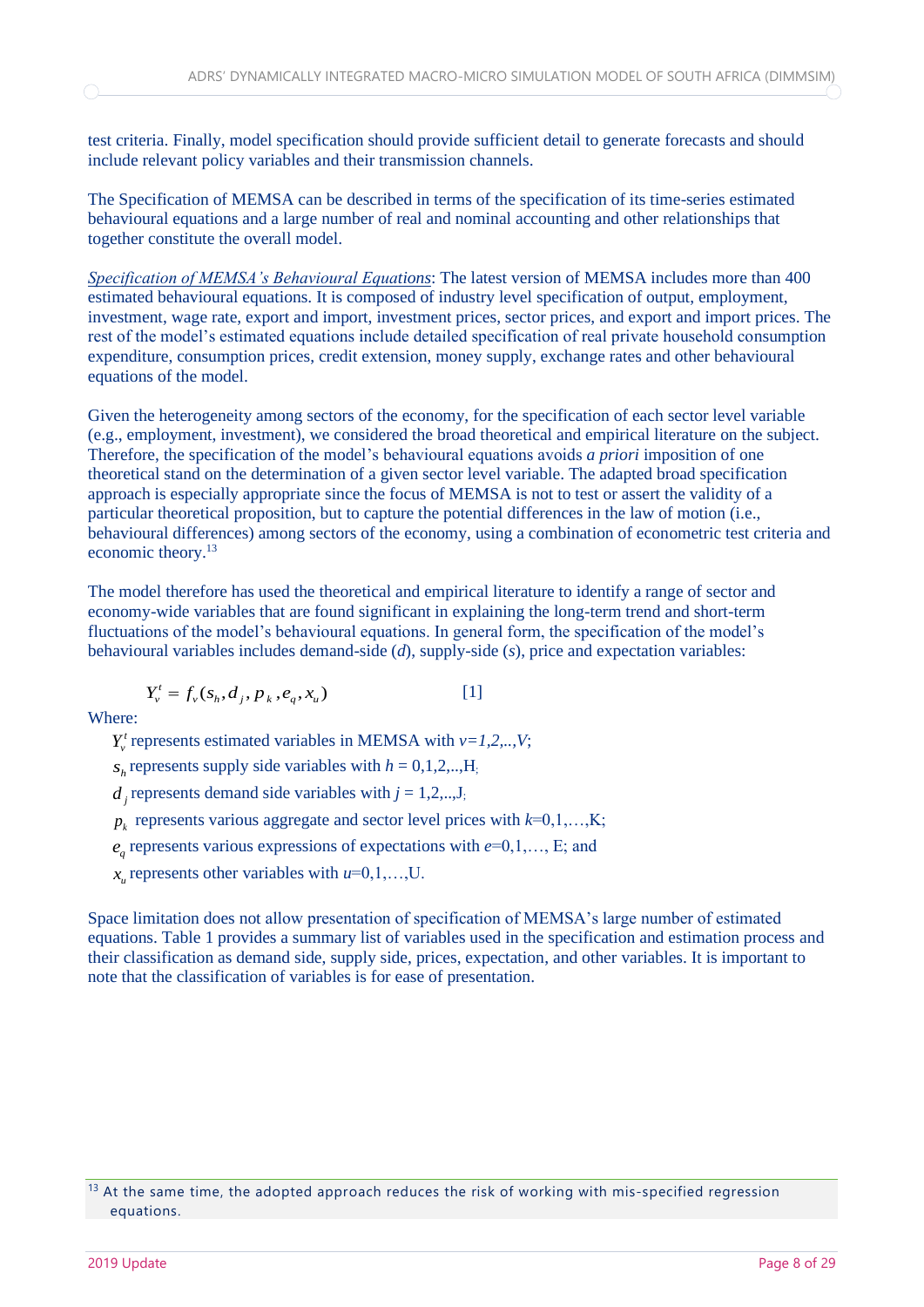| Table 1: Classification of Sample of Variables Used in Specification of |                    |                    |                     |               |  |  |  |  |
|-------------------------------------------------------------------------|--------------------|--------------------|---------------------|---------------|--|--|--|--|
| <b>Supply Side</b>                                                      | <b>Demand Side</b> | <b>Prices</b>      | <b>Expectations</b> | <b>Others</b> |  |  |  |  |
| Productivity                                                            | Exports            | Consumption prices | Price expectations  | Employment    |  |  |  |  |
| Capital labour ratio                                                    | Imports            | Sector prices      | Profit expectations | Output        |  |  |  |  |
| Tax rates                                                               | Consumption        | Investment prices  | Output expectations | Deficit/GDP   |  |  |  |  |
|                                                                         | Income             | Exchange rates     |                     | Debt/GDP      |  |  |  |  |
|                                                                         | Investment         | Export prices      |                     |               |  |  |  |  |
| Government Expenditure                                                  |                    | Import prices      |                     |               |  |  |  |  |
|                                                                         |                    |                    |                     |               |  |  |  |  |

To provide an example of the procedure that was followed to specify and estimate particular blocks of economic variables, section 2.1.5 describes the processes for the model's 41 sector employments.

*Specification of MEMSA's Non-behavioural Equations*: A significant number of MEMSA equations are designed to capture a wide range of nominal-real conversions and accounting relationships at sector and aggregate levels and to ensure inter-temporal consistency. The specification of this considerable part of the model is concerned with enforcing the necessary accounting relationships at aggregate and sector levels to ensure model results are consistent, meaningful and reliable. MEMSA's iterative process of generating each period's forecast ensures that the accepted simulation results for each period satisfies all the specified accounting relationships. For example, within MEMSA, the components of the product account add up, and the income and product sides of the accounts are equal. Moreover, the price-quantity relationships are consistent.

## <span id="page-11-0"></span>**2.1.3. MEMSA Data Sources and Preparation**

The specification of the model equations informed the range and the details of its data requirements. MEMSA as a multi-sectoral macroeconometric model uses extensive amounts of data as input. The model's main sources of data for its endogenous variables include the Reserve Bank's electronic historical National Income and Product Account dataset and Quantec's industry database, which is based on Statistics South Africa data. The model's datasets start from 1970. As part of building the model's database, the process included cross checking industry time series data with the Reserve Bank time series data in order to ensure data consistency. The Standard Industrial Classification (SIC) for agriculture, mining (comprising three sectors) and services (comprising seven sectors) is aggregated at the 2-digit SIC level. Manufacturing (comprising 28 sectors) is aggregated at the 3-digit level. The data for the model's aggregate sectors, primary, manufacturing, services and total economy, are the sum of data from relevant sectors.

The model's database of exogenous variables includes domestic and international economic and policy indicators whose values are not determined within the model but are either a necessary part of the national accounting of the South African open economy or found to have statistically significant impact on particular endogenous variable(s) of the economy. This includes, for example, the growth rates of OECD countries and Sub-Saharan countries, oil prices, metal prices, the U.S. interest rate, foreign investment, population growth, etc. For these and other similar data, MEMSA uses various international databases, such as the electronic databases and publications of the International Monetary Fund, the World Bank, the OECD, the European Union, the African and Asian Development Banks, OPEC, and other similar sources.

## <span id="page-11-1"></span>**2.1.4. Parameter Estimation Method**

The parameter estimation process refers to the utilisation of historical data and suitable econometric techniques to establish the explicit forms of the model's behavioural equations. The process is expected to yield theoretically acceptable and statistically significant values for the parameters of the model equations.

The range of available regression techniques has expanded with the evolution of econometrics and the availability of more and more data. Empirical literature has also expanded the choices that are available for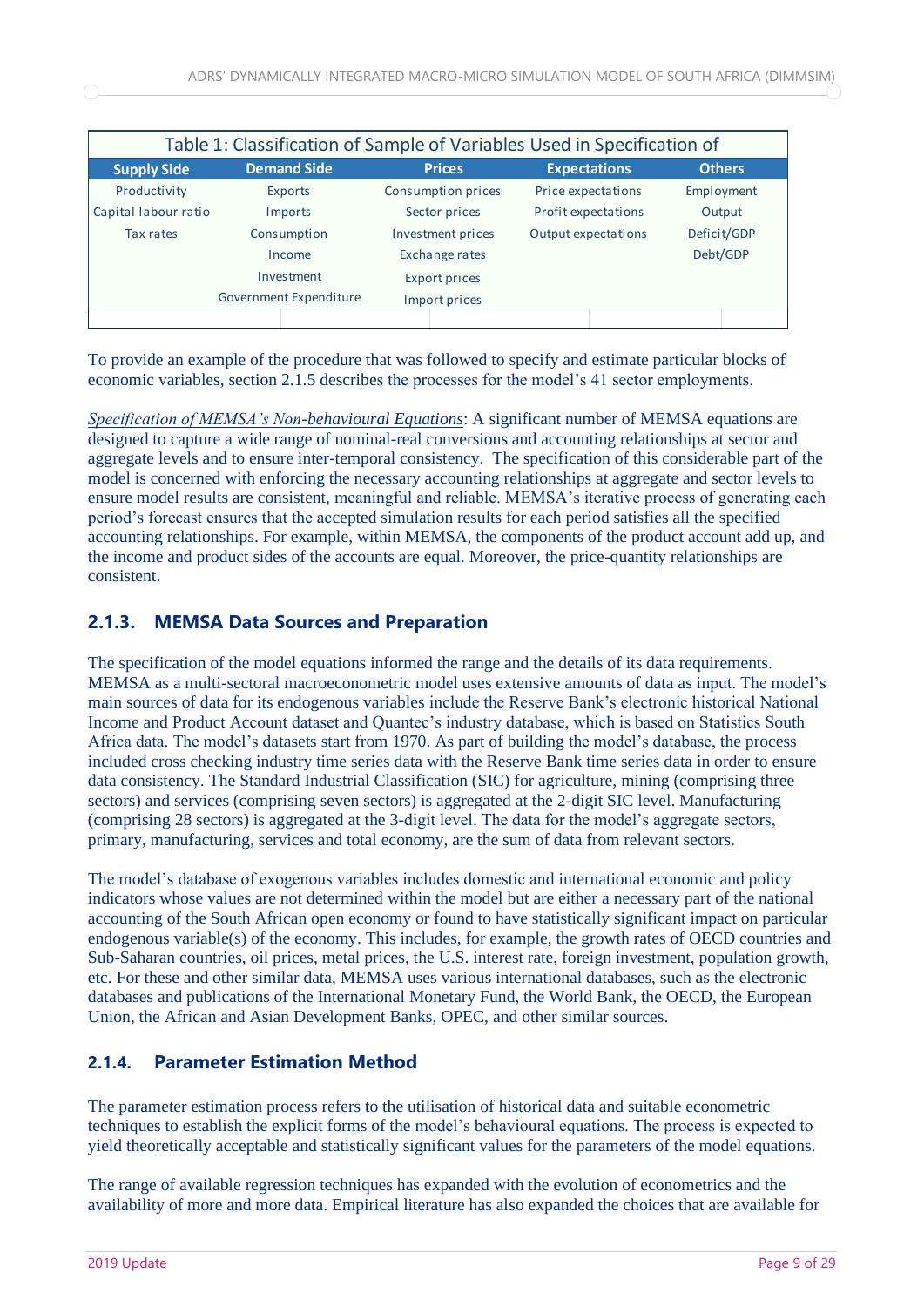estimating parameters of an economic model. For the specific functional form of its estimated equations, MEMSA uses the cointegration technique, in which relationships among a set of economic variables are specified in terms of error correction models (ECM) that allow dynamic convergence to a long-term outcome.<sup>14</sup>The independent variables of the estimated equation act as the 'long run forcing' variables for the explanation of the dependent variable.<sup>15</sup> The cointegration technique has been the preferred method used globally to build national macroeconometric models.

Among the several such techniques available, MEMSA uses the Autoregressive Distributed Lag (ARDL) estimation procedure, developed by Pesaran (1997) and Pesaran, Shin and Smith (1996, 1999). The advantages of this technique are that it offers explicit tests for the existence of a unique cointegrating vector, and since the existence of a long run relationship is independent of whether the explanatory variables are integrated of order one, I(1), or of order zero, I(0), the ARDL remains valid irrespective of the order of integration of the explanatory variables.<sup>16</sup>

The ARDL approach hinges on the existence of a co-integrating vector among the chosen variables, selected on the basis of economic theory and a priori reasoning. If a cointegrating relationship exists, then the second stage regression is known as the error-correction representation and involves a dynamic, first-difference, regression of all the variables from the first stage, along with the lagged difference in the dependent variable, and the error-correction term (the lagged residual from the first stage regression).<sup>17</sup>

The following equation represents the relevant ARDL formula used for the estimation of the model's The following equation represents the relevant ARDL formula used for the estimation of the model's behavioural equations such as  $y_i$  with a range of explanatory variables  $x_{i,j}$ . It includes the computation of the long

the long run coefficients and the associated error correction model (ECM).  
\n
$$
\Delta \ln y_t = \beta_0 + \sum_{j=1}^{l_1} \eta_j \Delta \ln y_{t-j} + \sum_{i=1}^{n} \sum_{j=0}^{l_2} \gamma_{i,j} \Delta \ln x_{i,t-j} + \rho (\ln y_{t-1} + \sum_{i=1}^{n} \beta_n \ln x_{i,t-1}) + \varepsilon_t
$$
\n[2]

A successful single equation estimation of the above model includes acceptable theoretical relationships among the estimated variables and values for parameters  $\beta_0, \eta_j, \gamma_{i,j} \beta_n, \rho$  that are statistically significant and can be used to write the specific functional form of  $y_i$  in MEMSA. Moreover, each estimated ARDL equation that has been integrated into the MEMSA's system of equations had to pass all the diagnostic tests.<sup>18</sup> For example, the coefficient of the lagged error correction term had to be negative and statistically significant, as a confirmation of a cointegrating relationship existed among the variables in the estimated equation. It signifies the rate of adjustment to the long run tendency of the dependent variable after a disturbance. F-Stat was used to test whether the overall regression was significant, that is, whether the

<sup>14</sup> Engle *et al.* (1987).

<sup>15</sup> Pesaran and Pesaran (1997), p.306.

<sup>&</sup>lt;sup>16</sup> Another advantage of the technique is that the endogenous variables are valid explanatory variables.

<sup>&</sup>lt;sup>17</sup> The existence of a CV is tested by the variable addition test, a technique that utilises the F tests developed by Perron. Where a CV existed, both short and long run estimates of the regression model are computed. It is an established fact that wherever there is a long-run relationship, there must exist a valid error correction mechanism that depicts the adjustment process towards this long run relationship. The critical test for the validity test of this adjustment process is that the coefficient of adjustment must be negative, between 0 and 1, and statistically significant. <sup>18</sup> Hansen (1992) provided the rational for parameter testing.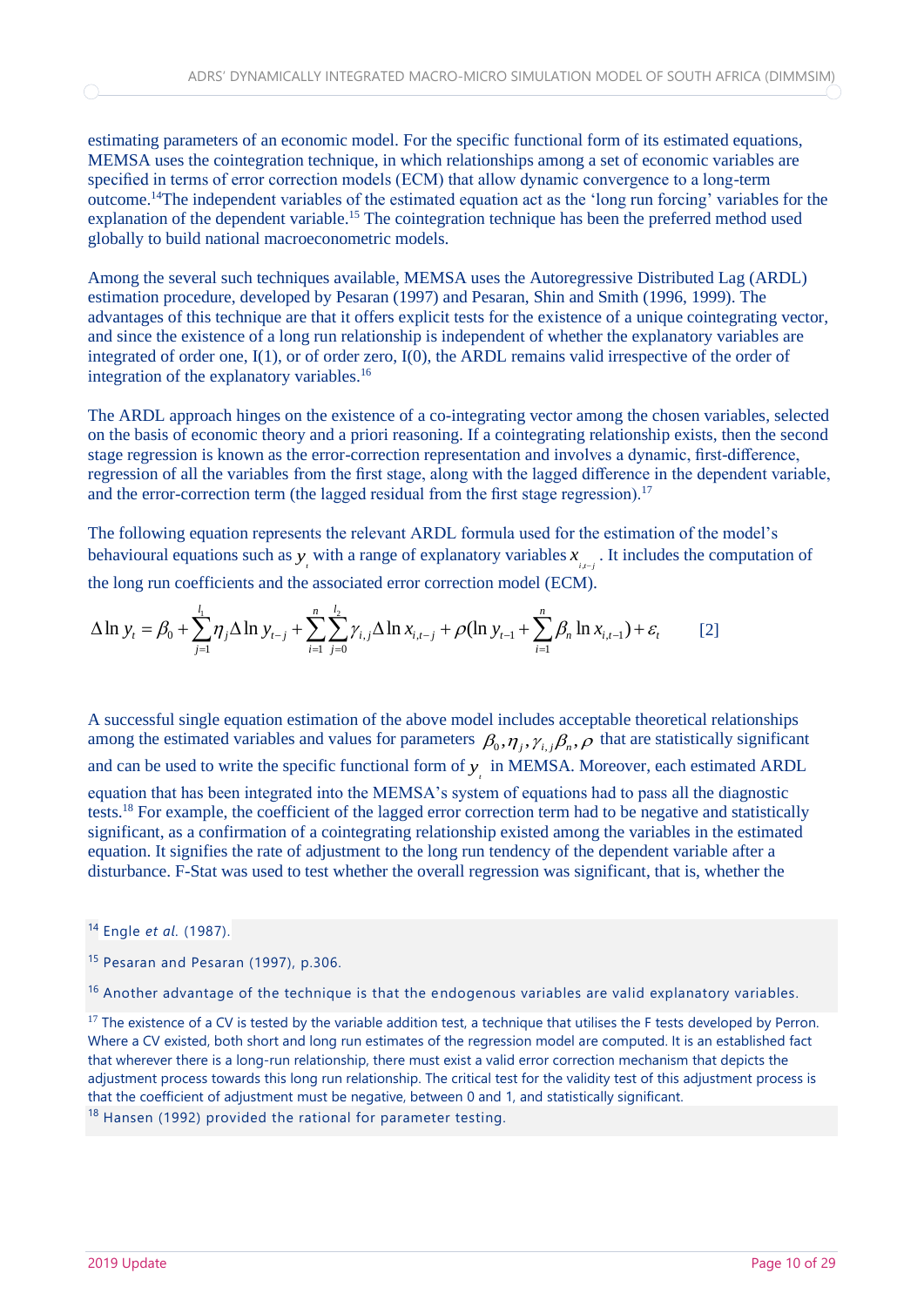explanatory variables in the model are good predictors of the dependent variable. The cumulative sum of recursive residuals (CUSUM) and CUSUMSQ of recursive residuals stability tests have been used to check the stability of the coefficients of the model, as suggested by Pesaran and Pesaran (1997). The Lagrange Multiplier was used to test for residual serial correlation, Ramsey's RESET test was used for Functional Form misspecification. Normality was tested based on a test of skewness and kurtosis of residuals, and heteroscedasticity was tested based on the regression of squared residuals on squared fitted values.

In order to provide a more concrete understanding of the procedures that were used to specify and estimate each of more than 400 behavioural equations of MEMSA, the next section presents the process of estimating the model's 41 employment equations.<sup>19</sup>

## <span id="page-13-0"></span>**2.1.5. Application of Empirical Method: Employment**

In MEMSA, the block of behavioural equations that capture the working of the labour market includes 41 sector level estimated equations for employment and 45 estimated equations for the real wage rates.<sup>20</sup> Since industry level employment is one of the main channels that link the DIMMSIM's macroeconomic module to the microsimulation component, this section focuses on specifications and estimations of the employment equations of MEMSA.

First, in MEMSA, employment in the total economy is broken down into three aggregate categories (i.e., Primary, Manufacturing and Services) that have been further disaggregated into 41 sectors composed of 4 primary, 28 manufacturing, and 9 services. There is significant diversity within the 41 economic sectors in terms of economic activity (e.g., agriculture versus banking sectors), size, production techniques (i.e., their utilisation of different mix of factors of production), links and dependency to other sectors, the rest of the economy, and the rest of the world.

As explained earlier, given the diversity of economic sectors, at the specification stage, MEMSA uses a broad theoretical perspective to define, compile and process a number of variables which have been proposed to explain long-term trends and short-term fluctuations in employment. This allows the estimation process, which is the next step, to capture the differences in factors that determine employment of various sectors. The list of explanatory variables for the estimation of sector employment includes sector specific and macroeconomic variables. The hypothesised relationships are consistent with a pluralism in labour market theory and empirical research, such as Neoclassical supply side determination of employment, Keynesian consideration of the direct relationship between employment and aggregate demand, and Phillips curve depiction of the negative relationship between the inflation and unemployment rates. Therefore, on the supply side, the specification of employment equations include: the real average remuneration rate, the technique of production represented by a sector's capital labour ratio, a sector's labour productivity represented by the real output per unit of labour. On the demand side, we have included: sectoral real output, imports, exports, and the real gross domestic expenditure. Finally, the specification of this group of endogenous variables includes economy-wide price levels represented by the GDP deflator.<sup>21</sup>

Overall, the following equation presents the broad specification of the sector employment equations in MEMSA in a general form.

 $19$  We have chosen to present a detailed discussion of estimation of sectoral employment since the project committee has been especially interested in employment wage elasticities. In the main part of the report, these elasticities are presented for all the sectors we used for the estimation purpose.

<sup>&</sup>lt;sup>20</sup> The model includes 45 employment equations, 41 of which are estimated equations consisting of 4 primary, 28 manufacturing and 9 services. Four employment equations are for total primary, total manufacturing, total services, and total economy. Each aggregate variable is the sum of employment of its subsectors.

<sup>21</sup> Ashworth, MacNulty and Adelzadeh (2002) and Adelzadeh (2020) provide explanation of the theoretical propositions that underlie the inclusion of different independent variables in the specification of employment equations of MEMSA.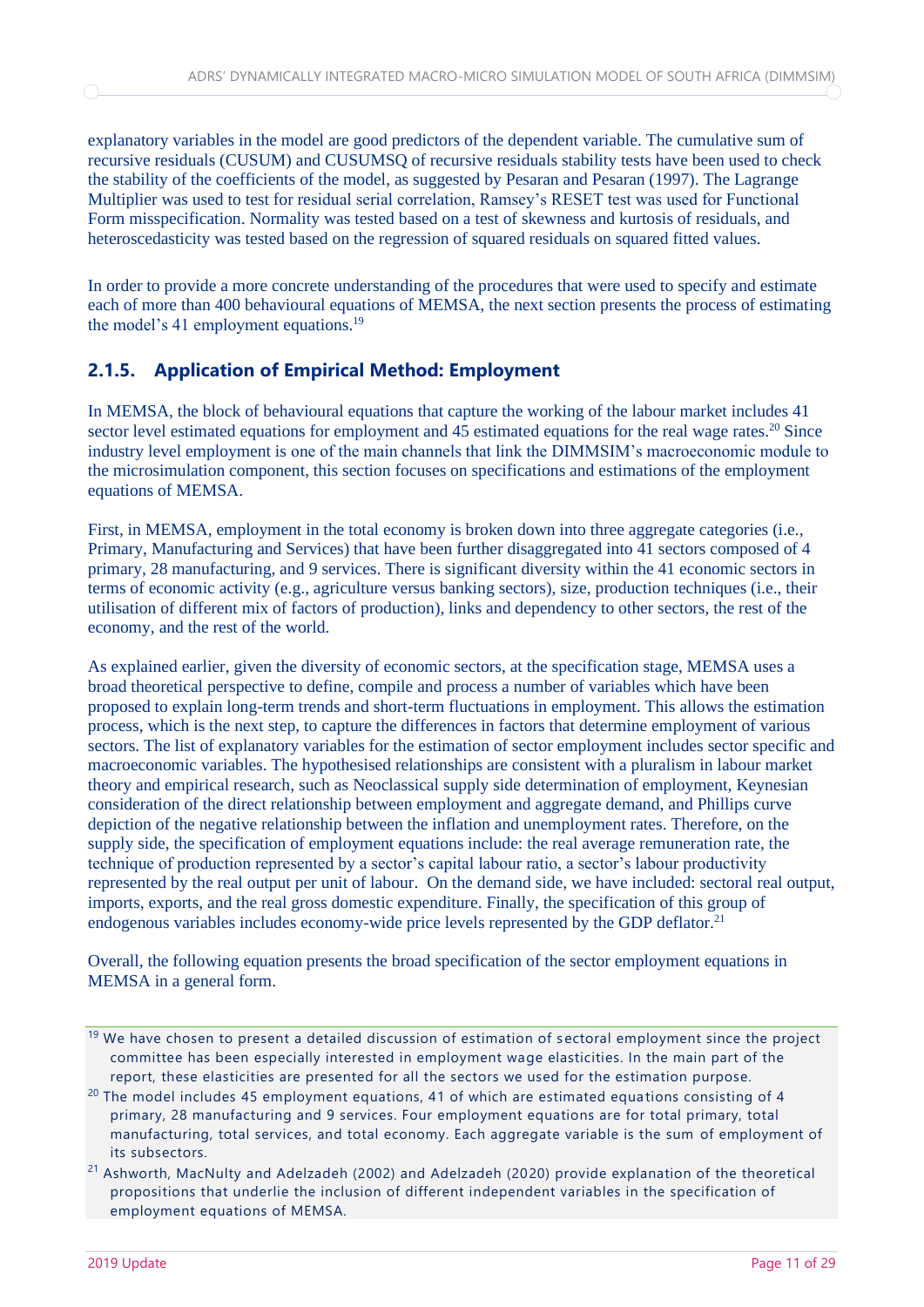## /  $L_i = f_i(rw_i, rw_{tot}, cl_i, lp_i, ex_i, im_i, I_i, GDE, GDP, REER, a_i^e, P)$ [3]

Where  $L_i$  represents employment in sector i where  $i=1,2,\ldots,41$ , and the signs above the independent variables reflect the hypothesised relationship between the variables and the sector employment. The variables are:

- $rw_i$  represents real wage rate in sector i
- $c_l$  represents capital-labour ratio in sector *i*
- $lp_i$  represents labour productivity in sector *i*
- $ex_i$  represents real export (in 2010 prices) of sector *i*
- $im_i$  represents real import (in 2010 prices) of sector *i*
- $I_i$  represents real investment (in 2010 prices) of sector *i*
- *GDE<sup>i</sup>* represents real gross domestic expenditure (in 2010 prices)
- *GDP<sup>i</sup>* represents real gross domestic product (in 2010 prices)

*REER* represents the real effective exchange rate

- $q_i^e$  represents one period ahead expectation of the real output of sector *i*
- *P* represents economy-wide general price index

After visual inspection of the plots of each data set to assess whether the data should be run in logs or levels, two separate regressions were run, one in log form and one in level form. Using the Schwartz-Bayesian Criterion, it was possible to draw a final conclusion about each variable's level of transformation. The results highlighted the fact that almost all variables used in the regressions should be run in log form.

Next a combination of Augmented Dickey Fuller tests, auto-correlation functions and Box-Pierce statistics were used to test for the existence of unit roots (i.e. the stationarity of data) and the order of integration of each variable. The results indicated that all the variables used in the specification of employment were integrated of order one, implying that the data series had to be differenced once, in order to render them stationary. Since one of the major advantages of the ARDL technique is that the exact order of integration is not important when running co-integration tests (see Pesaran *et. al.* 1996, 2001), the above information was used specifically to ensure the careful choice of variables for the application of the OLS technique where cointegrating vectors did not exist. Needless to say, the employment data (the dependent variable in all our estimations) was found to be integrated of order one,  $I(1)$ , at all levels of aggregation.

The specification equation [3] and above data analysis were used to formulate, run and diagnose sector specific ARDL models using Microfit 5.0 software. Since the ARDL approach involves multiple steps that include diagnostic information, the following provides an example of the process and the outcome for the Metal Products Excluding Machinery (Metal Products) sector.

The ARDL approach involves two stages. At the first stage, the existence of the long run relation between the variables under investigation is tested by computing the F-statistic for testing the significance of the lagged levels of the variable in the error correction form of the underlying ARDL model. The F-statistics for testing the joint null hypothesis that the coefficients of the level variables used in the equation are zero (i.e., there exists no long run relationship between them) is 6.9918 in Table 2. The critical value bounds for the Ftest are computed by Pesaran *et al.* (1996) and are provided in Table 2. The relevant critical value bounds for the present application are also given in Table 2, and at the 95 percent level are given by 2.9346 to 4.2868. Since the F-statistic of 6.9918 exceeds the upper bound of the critical value band, we can reject the null hypothesis of no long-run relationship between the variables in the equation, irrespective of the order of their integration. Therefore, the test results suggest that there exists a long run relationship between all selected variables, and that the explanatory variables can be treated as the 'long run forcing' variables for the explanation of the employment in the Metal Products sector.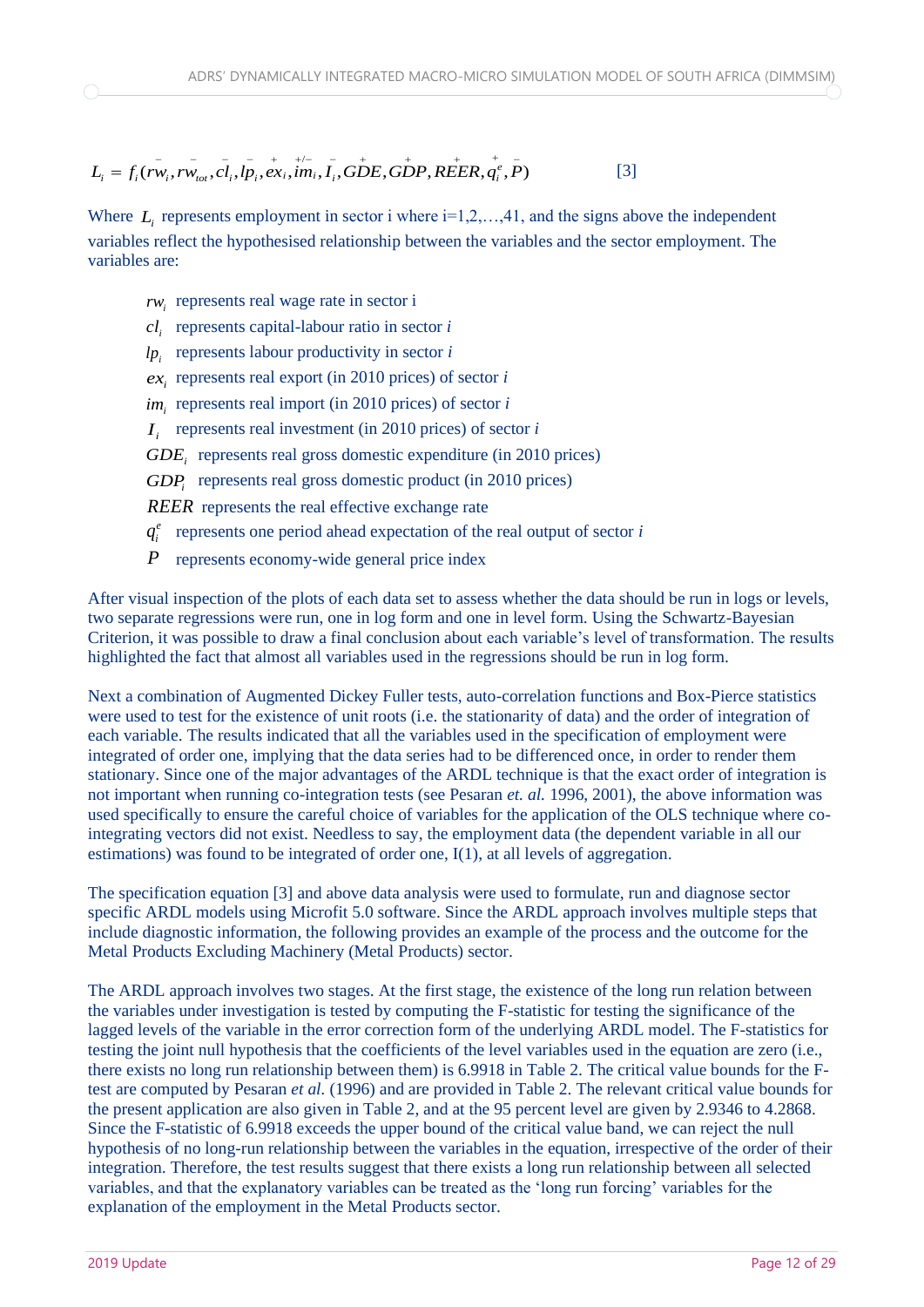The estimation of the long run coefficients and the associated error correction model could then be accomplished using the ARDL. The Schwarz Bayesian (SBC) criterion was used to select the ARDL(2,0,1,0) specification, and the estimates of the long run coefficients based on this model is provided in Table 3. The point estimates include expected signs and magnitudes with acceptable estimated standard errors.

| Table 2: Testing for existence of a level relationship<br>among the variables in the ARDL model |                                                                                                                                                                                                                                                                                                                                                       |  |  |  |  |  |  |
|-------------------------------------------------------------------------------------------------|-------------------------------------------------------------------------------------------------------------------------------------------------------------------------------------------------------------------------------------------------------------------------------------------------------------------------------------------------------|--|--|--|--|--|--|
|                                                                                                 |                                                                                                                                                                                                                                                                                                                                                       |  |  |  |  |  |  |
|                                                                                                 | $\ast$                                                                                                                                                                                                                                                                                                                                                |  |  |  |  |  |  |
|                                                                                                 | F-statistic   95% Lower Bound   95% Upper Bound   90% Lower Bound   90% Upper Bound<br>4.2868<br>2.9346<br>2.4839<br>3.6694<br>6.9918                                                                                                                                                                                                                 |  |  |  |  |  |  |
|                                                                                                 | W-statistic   95% Lower Bound   95% Upper Bound   90% Lower Bound   90% Upper Bound<br>22.0164<br>41.9510<br>25.7210<br>14.9032<br>17.6075                                                                                                                                                                                                            |  |  |  |  |  |  |
|                                                                                                 | $\ast$                                                                                                                                                                                                                                                                                                                                                |  |  |  |  |  |  |
|                                                                                                 | If the statistic lies between the bounds, the test is inconclusive. If it is above the upper bound, the null<br>hypothesis of no level effect is rejected. If it is below the lower bound, the null hypothesis of no level<br>effect can't be rejected. The critical value bounds are computed by stochastic simulations using 20000<br>replications. |  |  |  |  |  |  |

 $\bigcirc$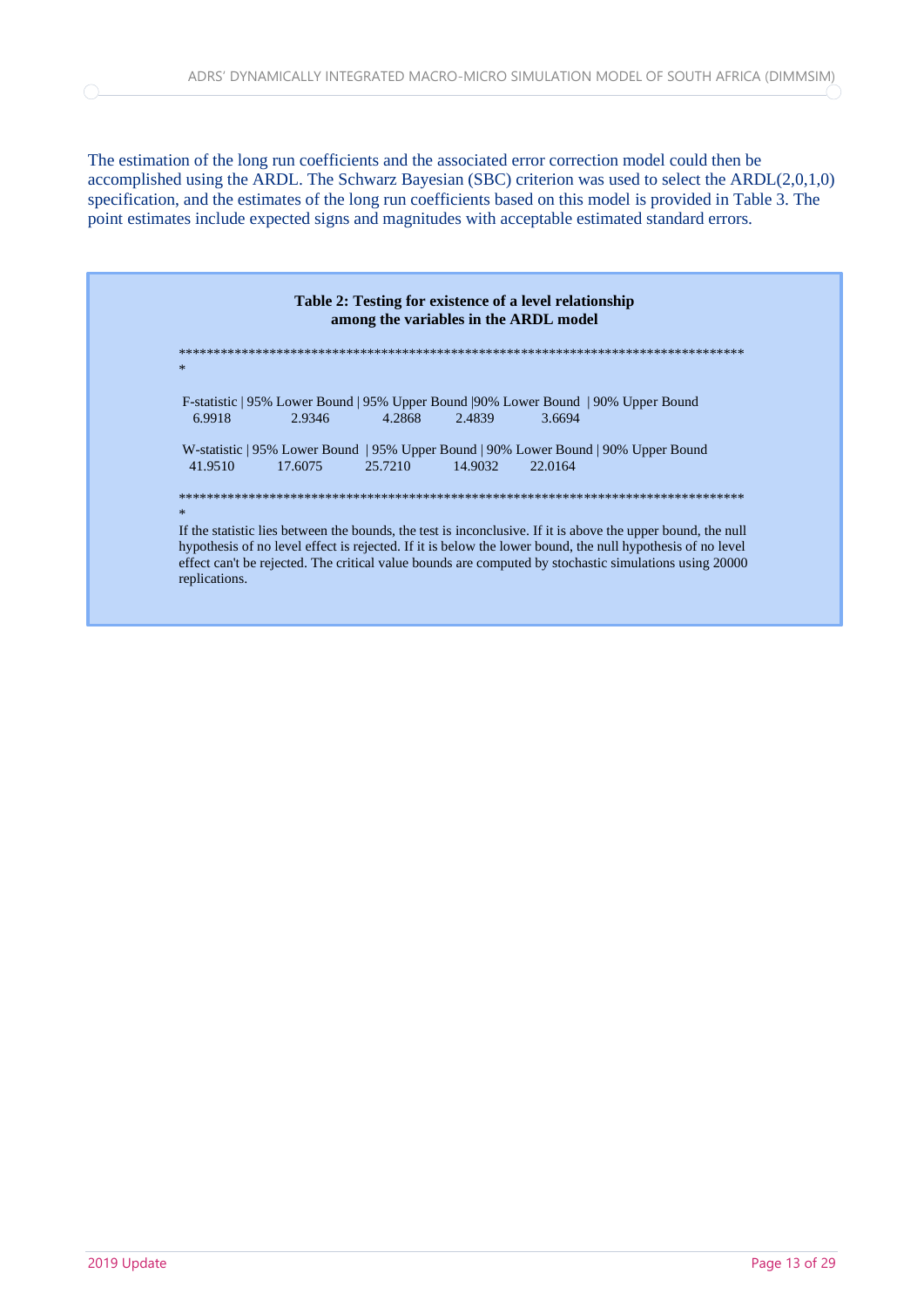| Table 3: Estimated Long Run Coefficients using the ARDL Approach<br>ARDL(2,1,0,0,0,0) selected based on Schwarz Bayesian Criterion           |                                                                                         |                        |                                                                                              |  |  |  |  |  |  |
|----------------------------------------------------------------------------------------------------------------------------------------------|-----------------------------------------------------------------------------------------|------------------------|----------------------------------------------------------------------------------------------|--|--|--|--|--|--|
| ********<br><b>Dependent variable is LE447ME</b><br>42 observations used for estimation from 1972 to 2013                                    |                                                                                         |                        |                                                                                              |  |  |  |  |  |  |
| ********                                                                                                                                     |                                                                                         |                        |                                                                                              |  |  |  |  |  |  |
| <b>Regressor</b>                                                                                                                             | <b>Coefficient</b>                                                                      | <b>Standard Error</b>  | <b>T-Ratio[Prob]</b>                                                                         |  |  |  |  |  |  |
| LRW494MP                                                                                                                                     | $-0.36529$<br>0.089335                                                                  | $-4.0890[.000]$        |                                                                                              |  |  |  |  |  |  |
| LVA541MP                                                                                                                                     | 0.49840                                                                                 | 0.10185                | 4.8936[.000]                                                                                 |  |  |  |  |  |  |
| LFI353MP                                                                                                                                     | 0.096780                                                                                | 0.036150               | 2.6772[.011]                                                                                 |  |  |  |  |  |  |
| LGDE11                                                                                                                                       | 0.23965                                                                                 | 0.048622               | 4.9288[.000]                                                                                 |  |  |  |  |  |  |
| LRM635ME                                                                                                                                     | $-0.11681$                                                                              | 0.032709               | $-3.5711[.001]$                                                                              |  |  |  |  |  |  |
| $\overline{C}$                                                                                                                               | 3.0384                                                                                  | 1.3841<br>2.1953[.035] |                                                                                              |  |  |  |  |  |  |
|                                                                                                                                              |                                                                                         |                        |                                                                                              |  |  |  |  |  |  |
| *******                                                                                                                                      |                                                                                         |                        |                                                                                              |  |  |  |  |  |  |
|                                                                                                                                              | Testing for existence of a level relationship among the variables in the ARDL model     |                        |                                                                                              |  |  |  |  |  |  |
| ********                                                                                                                                     |                                                                                         |                        |                                                                                              |  |  |  |  |  |  |
| F-statistic 95% Lower Bound 95% Upper Bound 90% Lower Bound 90% Upper<br>Bound                                                               |                                                                                         |                        |                                                                                              |  |  |  |  |  |  |
| 6.9918                                                                                                                                       | 2.9346<br>4.2868                                                                        | 2.4839<br>3.6694       |                                                                                              |  |  |  |  |  |  |
| W-statistic 95% Lower Bound 95% Upper Bound 90% Lower Bound 90% Upper<br><b>Bound</b><br>41.9510<br>17.6075<br>25.7210<br>14.9032<br>22.0164 |                                                                                         |                        |                                                                                              |  |  |  |  |  |  |
| ********                                                                                                                                     |                                                                                         |                        |                                                                                              |  |  |  |  |  |  |
|                                                                                                                                              |                                                                                         |                        | If the statistic lies between the bounds, the test is inconclusive. If it is above the upper |  |  |  |  |  |  |
|                                                                                                                                              |                                                                                         |                        | bound, the null hypothesis of no level effect is rejected. If it is below the lower bound,   |  |  |  |  |  |  |
|                                                                                                                                              | the null hypothesis of no level effect can't be rejected. The critical value bounds are |                        |                                                                                              |  |  |  |  |  |  |
|                                                                                                                                              | computed by stochastic simulations using 20000 replications.                            |                        |                                                                                              |  |  |  |  |  |  |
|                                                                                                                                              |                                                                                         |                        |                                                                                              |  |  |  |  |  |  |
|                                                                                                                                              | <b>Table 4: Error Correction Representation for the Selected ARDL Model</b>             |                        |                                                                                              |  |  |  |  |  |  |
|                                                                                                                                              | ARDL(2,1,0,0,0,0) selected based on Schwarz Bayesian Criterion                          |                        |                                                                                              |  |  |  |  |  |  |
| ********                                                                                                                                     |                                                                                         |                        |                                                                                              |  |  |  |  |  |  |
|                                                                                                                                              |                                                                                         |                        |                                                                                              |  |  |  |  |  |  |
| Dependent variable is dLE447ME<br>42 observations used for estimation from 1972 to 2013                                                      |                                                                                         |                        |                                                                                              |  |  |  |  |  |  |
| ********                                                                                                                                     |                                                                                         |                        |                                                                                              |  |  |  |  |  |  |
| <b>Regressor</b>                                                                                                                             | <b>Coefficient</b>                                                                      | <b>Standard Error</b>  | <b>T-Ratio[Prob]</b>                                                                         |  |  |  |  |  |  |
| dLE447ME1                                                                                                                                    | 0.18683<br>0.10336                                                                      | 1.8076[.080]           |                                                                                              |  |  |  |  |  |  |
| dLRW494MP                                                                                                                                    | $-0.59903$                                                                              | 0.096409               | $-6.2134[.000]$                                                                              |  |  |  |  |  |  |

dLVA541MP 0.33417 0.067121 4.9786[.000] dLFI353MP 0.064889 0.024748 2.6220[.013] dLGDE11 0.16068 0.042716 3.7616[.001] dLRM635ME -0.078318 0.026322 -2.9754[.005] ecm(-1) -0.67048 0.087384 -7.6727[.000]

\*\*\*\*\*\*\*\*\*\*\*\*\*\*\*\*\*\*\*\*\*\*\*\*\*\*\*\*\*\*\*\*\*\*\*\*\*\*\*\*\*\*\*\*\*\*\*\*\*\*\*\*\*\*\*\*\*\*\*\*\*\*\*\*\*\*\*\*\*

 $dLE447ME = LE447ME - LE447ME(-1)$ 

List of additional temporary variables created:

∩

\*\*\*\*\*\*\*\*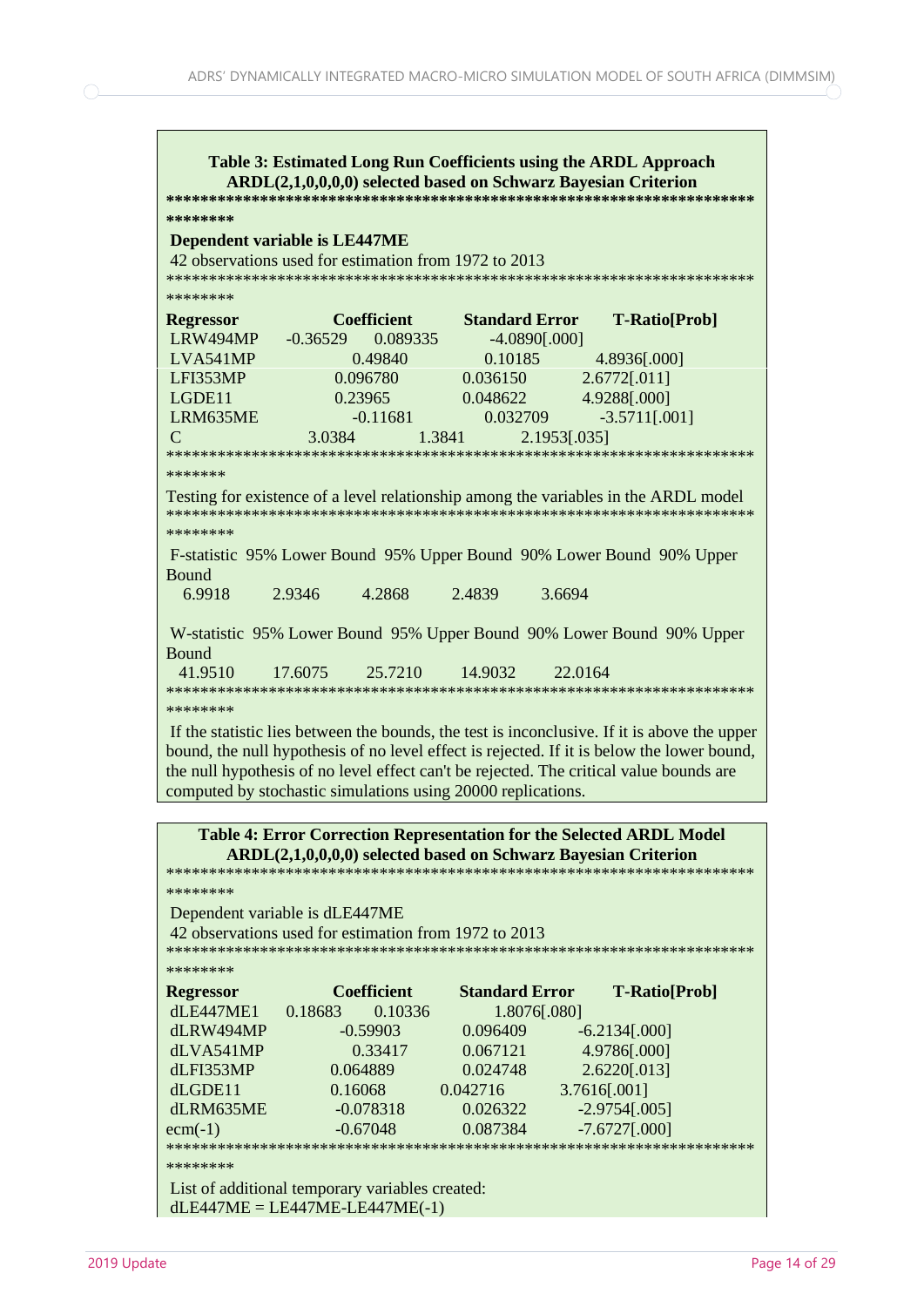The estimate of the error correction model associated with the above long-run estimate is given in Table 4. All the estimated coefficients are statistically significant and have the expected signs and reasonable magnitudes. The error correction coefficient, estimated at -0.67048 is statistically significant, has the correct sign, and suggest a relatively high speed of convergence to the long run. Moreover, the underlying ARDL equation also passes all the diagnostic tests. Table 4 shows that the overall regression is significant at one percent (F-Stat (7, 34) =13.2220[.000]), which implies that the explanatory variables in the model are good predictors of employment in the Metal Products sector. Furthermore, the test statistics for serial correlation (Table 4) shows that there is no evidence of spurious regression. Also, Table 4 indicates that the errors are normally distributed and the model passes the Ramsey's RESET for correct specification of the model as well as the white hetroskedasticity test.

Finally, to check the stability of the coefficients of the model, we employed the CUSUM and CUSUMSQ of recursive residuals stability tests as suggested by Pesaran and Pesaran (1997). According to Bahmani-Oskooee (2004), the null hypothesis for this test is that the coefficient vector is the same in every period. The plot of the CUSUM and CUSUMSQ of recursive residual stability test in Figures 3 and 4 indicates that all the coefficients of the estimated model are stable over the estimation period since they are within acceptable critical bounds.

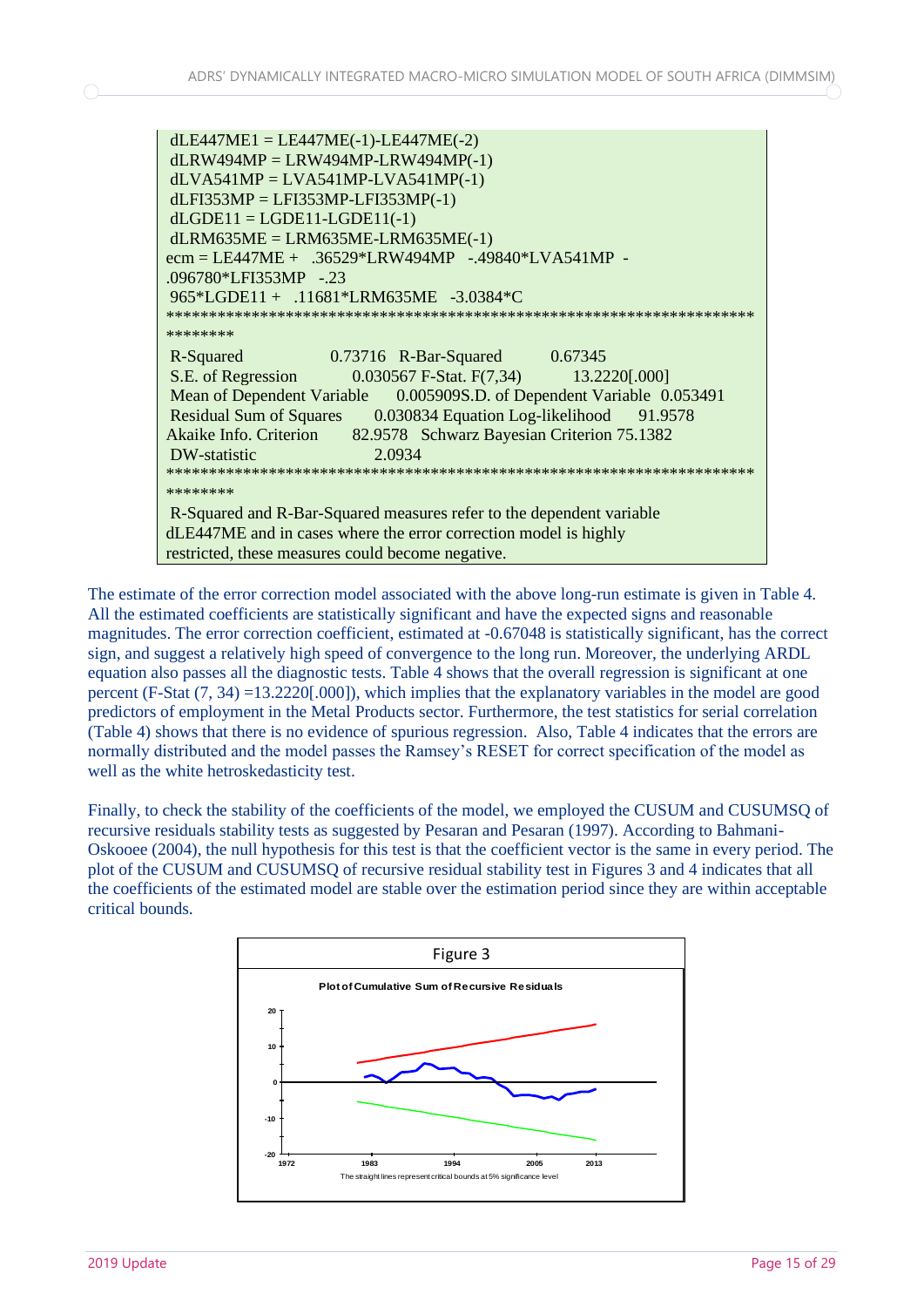



Finally, we have used the generalized impulse response function (Koop, Pesaran, and Potter 1996; Pesaran and Shin 1998, and Potter 1998) to examine the responses of employment in the Metal Product sector to one standard deviation shock in independent variables in the ARDL equation for employment in the Metal Products. It captures how quickly the long run relations in sector employment converge to their steady state values. Figure 5 shows that near-complete adjustments are achieved after approximately (or less than) 10 years.

Figures 6 and 7 show the statistical tests of the estimated error correction model's forecast performance conducted by splitting the data set into an in-sample period, used for the initial parameter estimation and model selection, and an out-of-sample period, used to evaluate forecasting performance. The root mean squares of forecast errors of around 0.67 percent per year compares favourably with the value of the same criterion computed over the estimation period.

The estimated ARDL equation for the Metal Product sector shows that employment in this sector is determined by several demand and supply factors. For example, *ceteris paribus*, one percent increase in the sector real wage rate is expected to reduce sector employment by 0.6 percent. And, one percent increase in the Gross Domestic Expenditure (GDE) is expected to lead to an increase in employment in the Metal Products sector of 0.16 percent in the short run and 0.24 percent in the long run. Moreover, a one percent increase in the real imports of Metal Products is expected to reduce the sector employment by 0.08 percent in the short run and 0.12 percent in the long run.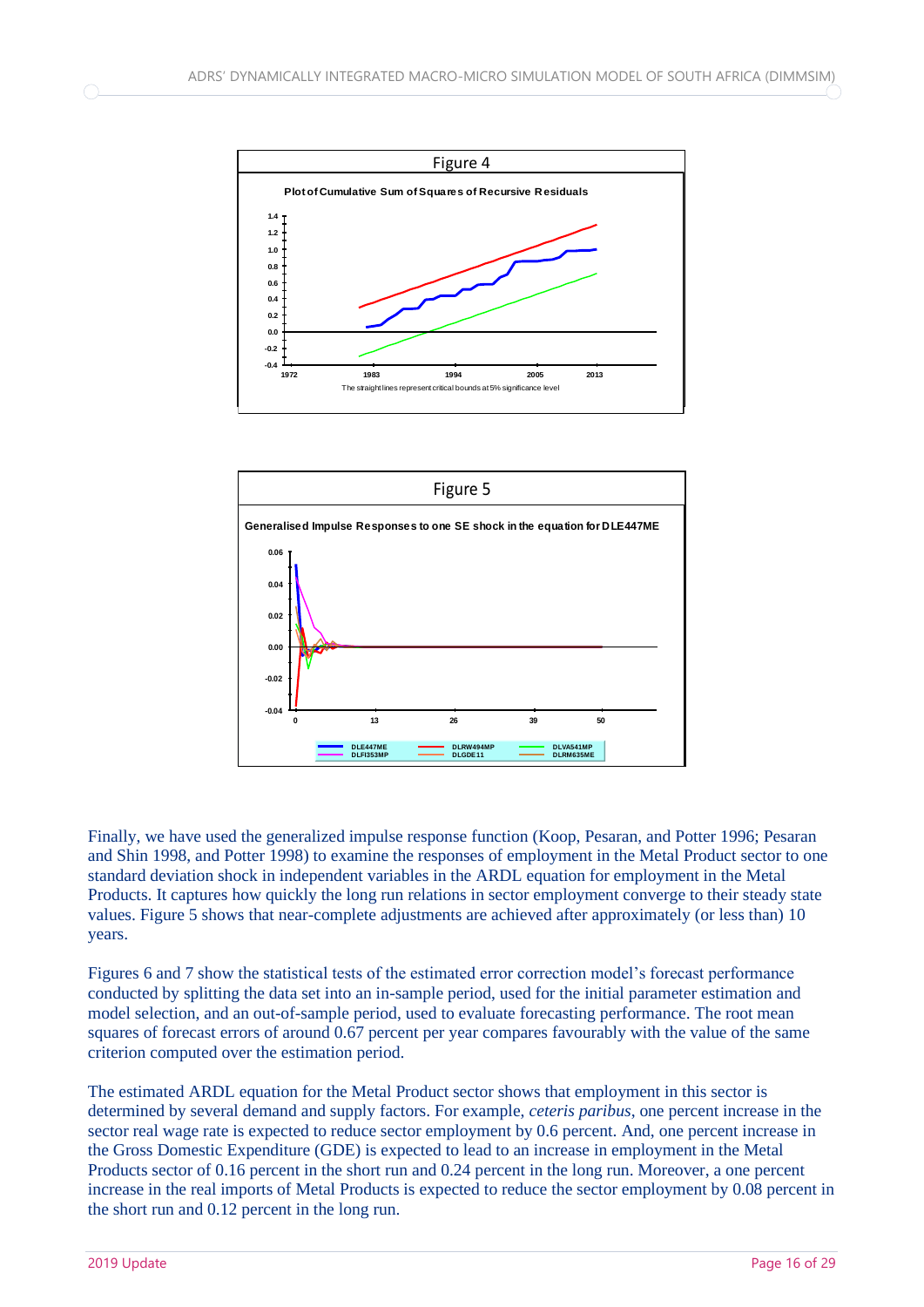

Overall, the econometric estimation of MEMSA's employment equations captures the short and long term responsiveness of sector demands for labour to various independent variables, including the real wage rate. Out of 40 estimated employment equations, employment in 36 sectors was found to have a statistically significant negative relationship with the sector real wage rate. The values of all the short term wage elasticities are between minus one and zero. The estimated employment equation for the Rubber Product sector has the lowest estimated wage elasticity of -0.11028 and the Households sector has the largest wage elasticity of -0.84953. The wage elasticities of the remaining 34 sectors fall between the above two values. At the same time, the results show consistency between short and long wage elasticities within the sectors. That is, the sizes of the short run elasticities are in line with the corresponding long run elasticities in terms of when the latter is relatively high in a sector, the short run elasticity is relatively high as well.

The above procedure was followed for the specification and estimation of the rest of the MEMSA equations associated with production, prices, labour market, trade sector, financial market, and others. The sectoral estimations were conducted for 40 sectors of the economy.

#### <span id="page-19-0"></span>**2.2. DIMMSIM's Microsimulation Component**

The modelling principle employed to build the South African household model is the microsimulation modelling technique, whose application to socio-economic modelling was pioneered by Guy Orcutt in the United States in the late 50's and early 60's (Orcutt, 1957; Orcutt *et al.*, 1961). The South African model which was originally built as a static model (Adelzadeh, 2001) has been expanded and complemented with dynamic properties for the purpose of building DIMMSIM.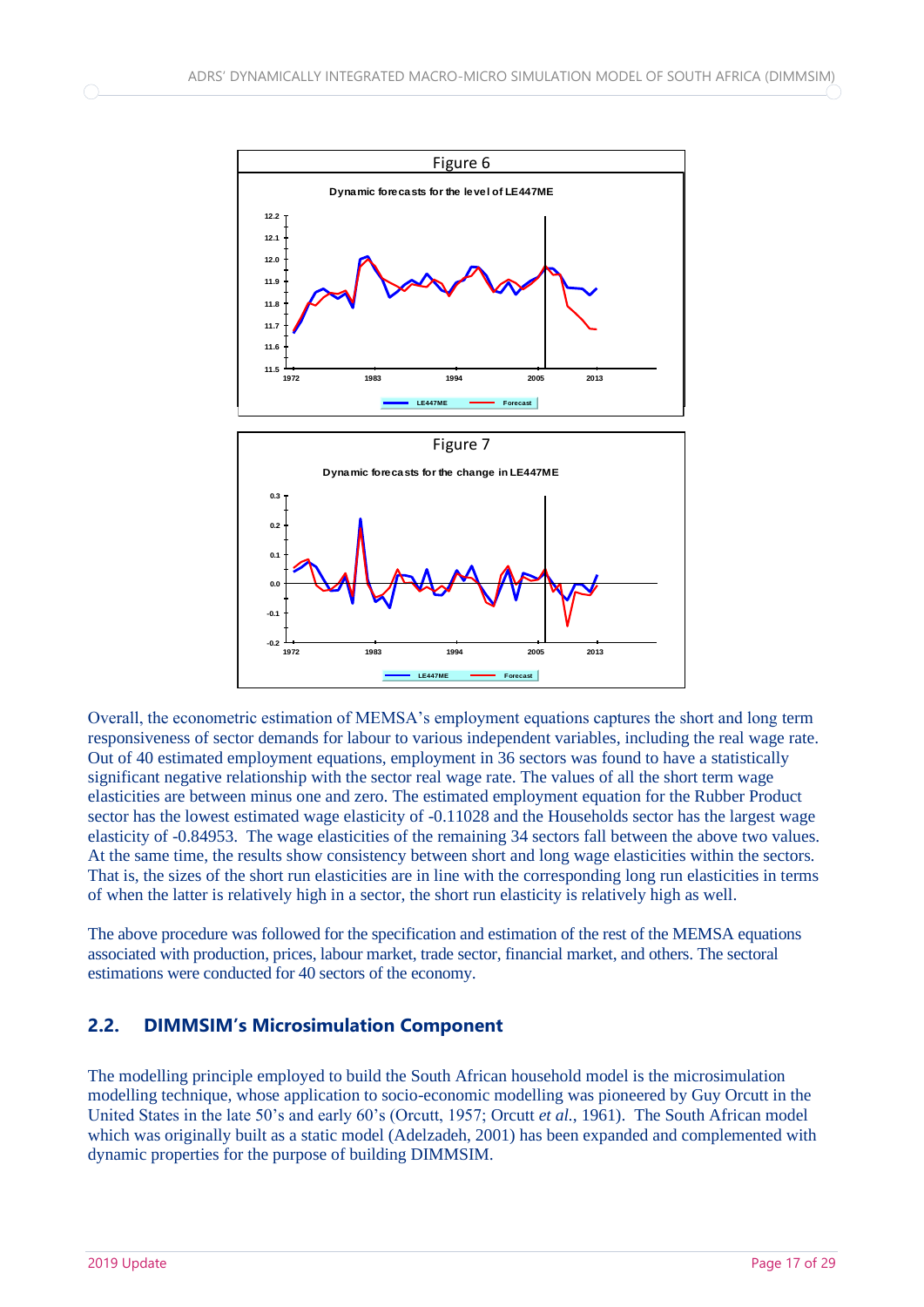The main components of the model are its database and its tax and social policy modules that have been regularly updated and upgraded over the last 15 years. The South African model has used a micro-database of individuals and households using official annual General Household Survey (since 2002), Community Survey (2016), the Income Expenditure Survey (1995, 2000, 2010/2011), the Census (1996, 2001 and 2011), and the Labour Market Dynamics in South Africa 2014, which are key sources of countrywide individual and household microdata. The model's database is prepared in terms of family units, because it relates closely to the definition of the financial unit used by many of the government tax and transfer programmes. The model's database includes 125 830 individuals, making up 61 684 families or 29 800 households. The database includes weights for individuals, families and households, which are used to translate each of the three samples to their corresponding populations for a given year. Each unit record includes more than 400 columns of information for each individual in the family – including demographic, labour force, marital status, housing, education, and income and expenditure information.

The data ageing is obtained by 'reweighting' and 'uprating' each record. Reweighting is used to modify the demographic, family and labour force characteristics of the model's population. Uprating, on the other hand, is used to update individual and family income and expenditure. CALMAR (*cal*iberation of *mar*gins) is a reweighting algorithm that has been used to alter weights in a sample dataset to reflect a new population of reference. It applies given marginal totals to a set of initial weights on a survey record file. DIMMSIM endogenously uprates various categories of income and expenditure of individuals and families, using more than 50 deflators.

The South African microsimulation model includes three government taxation policies (i.e., personal income tax, excise tax, and value added tax), government's expanded public work programme (EPWP), and six transfer programmes (i.e., old age grant, child support, disability grant, care dependency grant, care giver support, and the basic income grant). Four of the programs constitute government's main social security programmes.

## <span id="page-20-0"></span>**2.3. Accounting Consistency within DIMMSIM**

Technically, two important distinguishing features of DIMMSIM relate to establishing two-way interactions between its underlying models and generating the model's macro and household level results that embody the necessary accounting requirements related to linked macro-micro models for each period.

A considerable part of the model is concerned with enforcing the necessary accounting relationships both within and between the two models to ensure simulation results are consistent, meaningful and reliable. DIMMSIM's iterative process of generating each period's forecast ensures that the accepted simulation results for each period satisfies all the specified accounting relationships. For example, with regard to the macroeconomic model, the components of the product account add up, and the income and product sides of the accounts are equal. Moreover, the price/quantity relationships are consistent. Some of these relationships include:

- The income tax module of the microsimulation part of DIMMSIM estimates family level income tax for each period, and feeds the information to the equation for the calculation of household disposable income, and the equation that captures sources of government current income, where the government's overall revenue from taxes on income and wealth is made up of household and business enterprise contributions.
- Similarly, the VAT module of the microsimulation component of the DIMMSIM uses detailed household level expenditure to calculate the contribution of households to the government's revenue from the VAT and excise taxes, where n3 represents the number of goods and services covered by the VAT payment.
- The social security modules of the microsimulation model provide for the estimation of households income from government's direct transfers. For each year of the forecast, the model's policy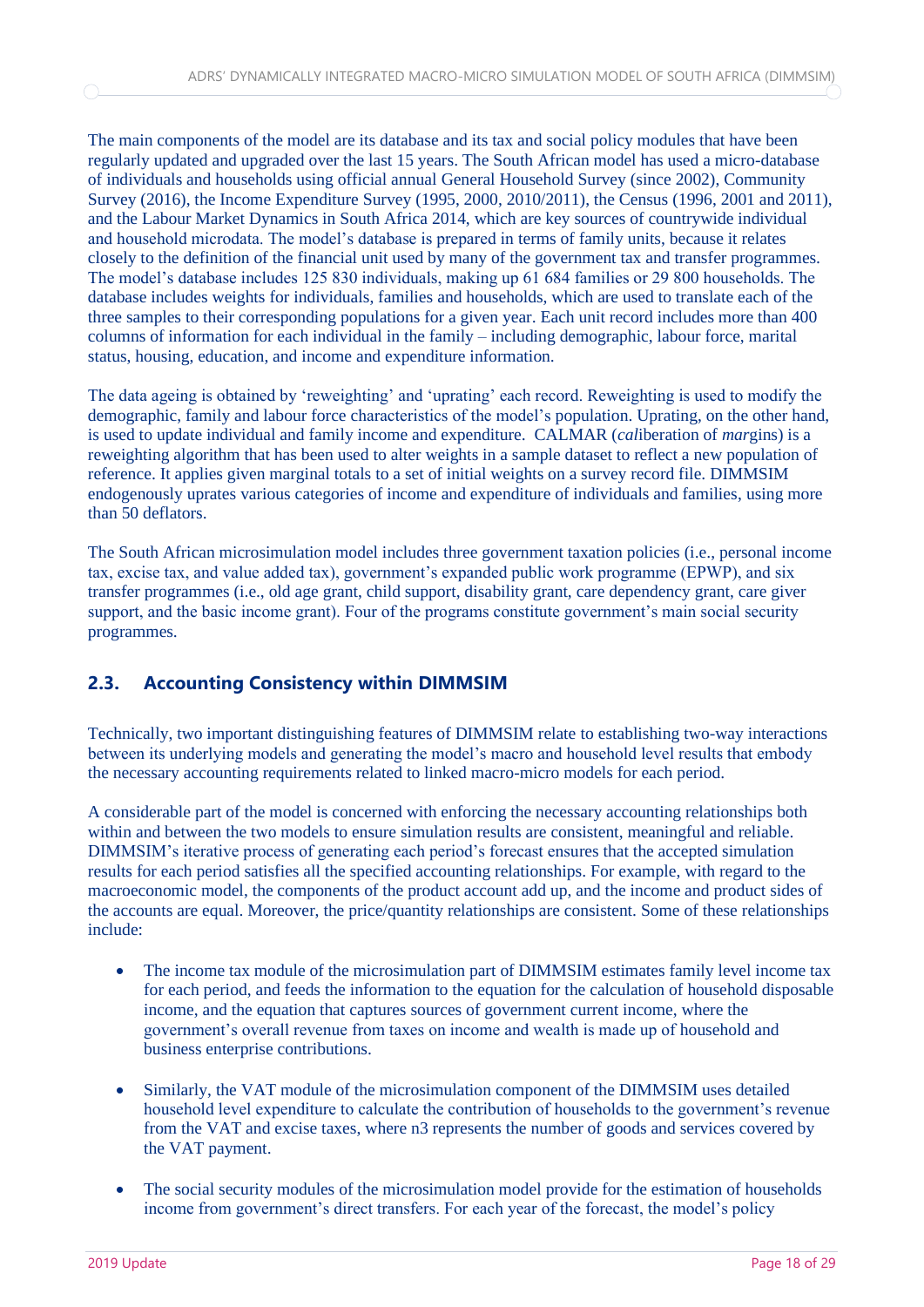modules that capture the current government's old age pension, child support, disability, care dependency, and war veteran grants estimates total number of eligible persons for each grant and the required budget allocation. Changes to the eligibility and entitlement conditions of either of these policies and changes in the overall poverty rate in the country (e.g., due to a rise in the unemployment rate) implies changes in the budgetary requirements of these programs. In turn, the estimated budgetary requirement of the above government programs feed into the households' income accounts and government's expenditure account in the macroeconomic model.

## <span id="page-21-0"></span>**3. MACRO-MICRO INTERACTIONS IN DIMMSIM**

The model establishes two-way interactions between its macro and micro components such that (a) changes in macroeconomic variables (e.g., changes in prices, employment, and wage rates) influence welfare of individuals and families, and (b) changes in household level economic conditions (e.g., poverty, inequality, consumption, taxes, eligibility for social grant, etc.) influence macroeconomic outcomes. The Gauss-Seidel's iterative method is used to solve the overall system. The procedure runs the two models for a number of interactions, allowing interactions between the macro and micro parts of the model, before it converges and generates the final results for each year of the forecast period. This ensures that each period's results reflect convergence of the macroeconomic variables and household level variables at the aggregate level. Therefore, the two models are dynamically integrated and generate time-based results that reflect the actual process of policymaking and evaluation. For example, the above interaction between the macro and micro parts of the model helps explain how a National Minimum Wage ultimately affects households (Adelzadeh and Alvillar, 2016).

## <span id="page-21-1"></span>**4. MODEL VERIFICATION AND VALIDATION**

Model verification and validation are essential parts of the model development process. Verification concerns with whether the model's computer codes correctly represent the model's conceptual framework, and validation concerns whether the model represents and correctly reproduces the behaviour of the real world system. The two are iterative processes that are carried out throughout the model building process (Banks et al., 2010, Sargent, 2011).

Verification, therefore, is concerned with building the model right. It refers to the comparison of the conceptual model to the computer representation that implements that conception and asks whether the model's computer codes correctly represent the model's conceptual framework. That is, has the model been constructed correctly? Are the input parameters and logical structure of the model correctly represented?

Verification is therefore the process of checking whether (a) the model is programmed correctly; (b) the algorithms have been implemented properly; and (c) the model does not contain errors, oversights, or bugs. The process ensures that mistakes have not been made in implementing the model's specification. However, since no computational model will ever be fully verified, guaranteeing 100 percent error-free implementation, model verification continues as more tests are performed, errors are identified, and corrections are made to the underlying model, often resulting in retesting requirements to ensure code integrity. Technically, the aim of the verification process is to have a model that has passed all the verification tests.

ADRS' multi-sector macro-econometric model, that is the foundation upon which DIMMSIM is built on, has gone through a rigorous verification process over the last twelve years. In addition, as an integrated model, the DIMMSIM has gone through its own verification process. Among measures used to verify the model are: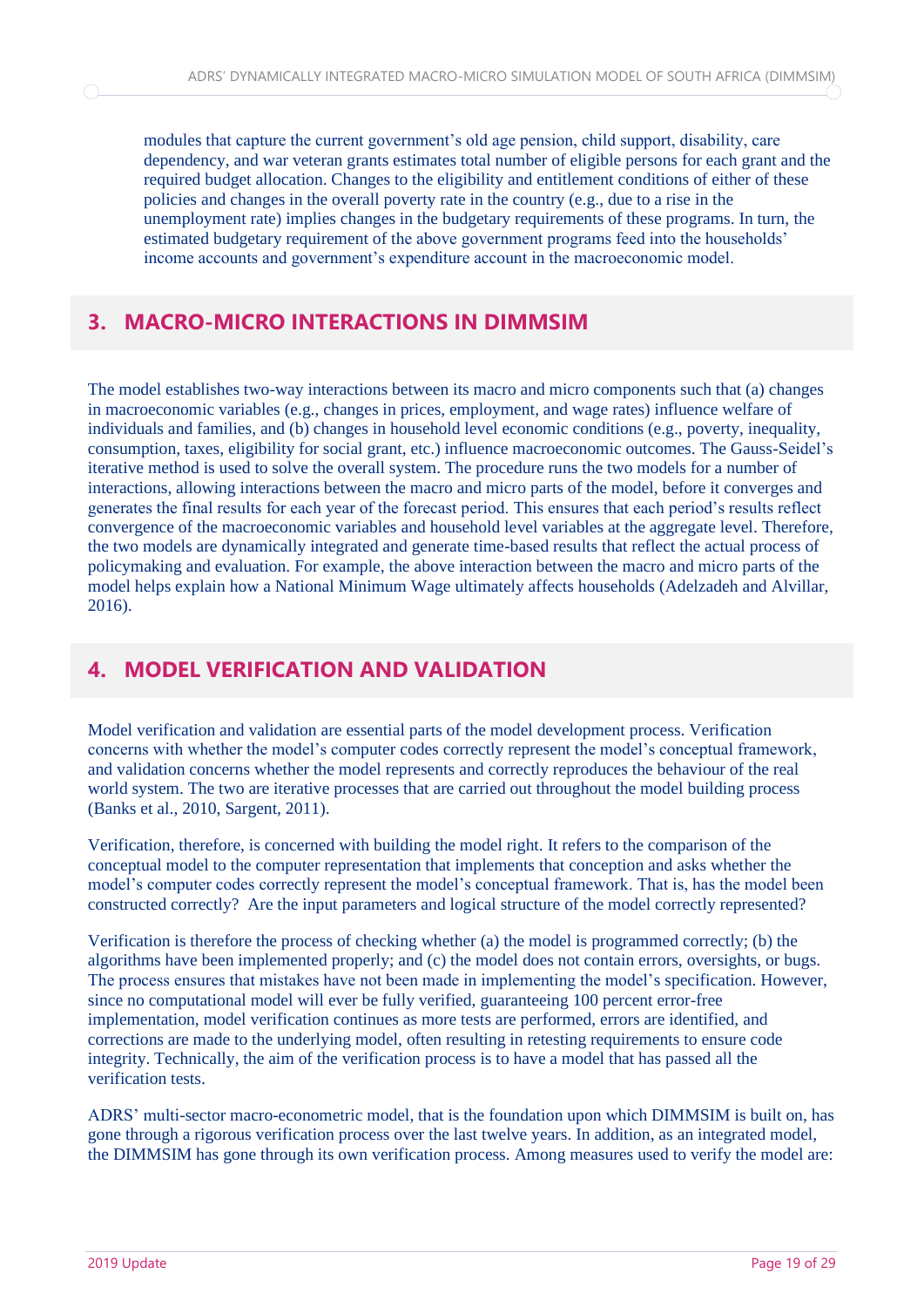- the model outputs have been closely examined for reasonableness under a variety of settings of the input parameters. The model codes include a wide variety of output statistics that are used to verify the working of each module of the model and the model as a whole.
- The desktop version of the model was directed to print the input parameters at the end of the simulation, to make sure that these parameter values are not changed inadvertently during the simulation process.
- The model's computer codes are written as self-documenting as possible by giving a precise definition of every variable used, and a general description of the purpose of each major section of code.

The validation process concerns with building the right model. It concerns determining whether a model is an accurate representation of the real system. Validation is usually achieved through an iterative process of comparing the model to actual system behaviour and using the discrepancies between the two, and the insights gained, to improve the model. This process is repeated until model accuracy is judged to be acceptable. Therefore, the ultimate goal of model validation is to make the model useable through establishing that the model is able to address specific problems. Validation also provides accurate information about the real system that it represents. To validate the DIMMSIM, the model was subjected to a series of exercises that included:

- Using historical data on the exogenous variables to obtain predicted values of endogenous variables in the model. These predicted values were then compared with actual values of the variables to find whether the predicted and actual values are close.
- Testing the DIMMSIM on whether other properties of the models are consistent with the actual properties of the South African economy. For example, we mapped out the model's "response" functions for specific shocks and compare it to "stylized facts" from historical experience or from experience of comparable countries.
- Testing whether the model "explains" history by conducting controlled experiments, that is, by using the model to produce values for the endogenous variables for the latest year(s) for which actual values for some or all endogenous variables exist.
- Testing whether all model results are explainable, usually with simple economics.

The current version of the model has passed all the validation tests. Moreover, the validation process provided the modelling team with a good understanding of the model's capabilities, limitations, and appropriateness for addressing a range of important questions.

We have therefore concluded that the current version of the model, that is reported here, performs well and can be used for policy evaluation exercises.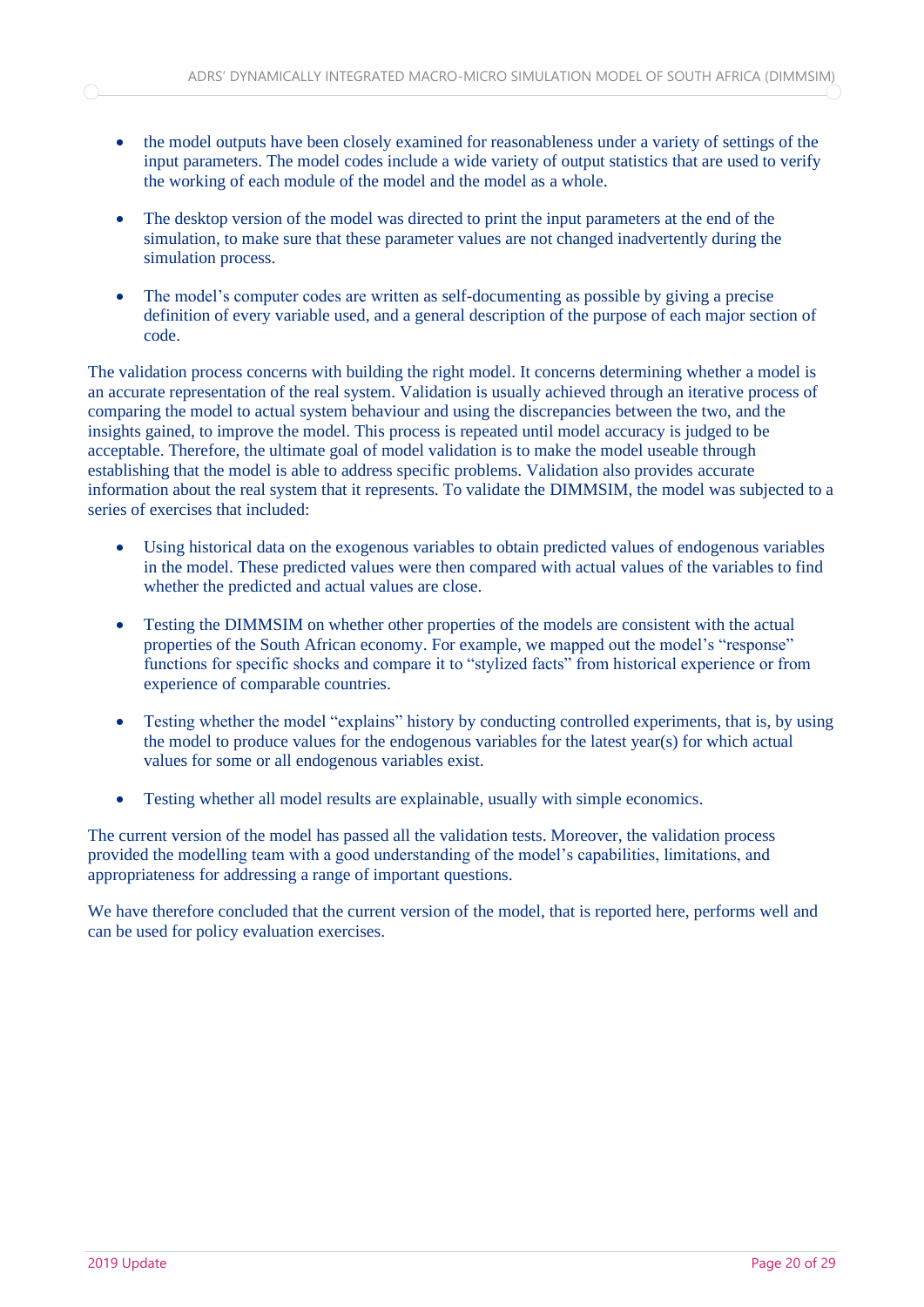# <span id="page-23-0"></span>**5. REFERENCES**

Ackerman, F. (2002). "Still dead after all these years: interpreting the failure of general equilibrium theory." *Journal of Economic Methodology*. Vol. 9 (2), 119–139.

Adelzadeh, A. (2001). "Social Policy Model for Fighting Poverty in South Africa." Report prepared for the UNDP.

Adelzadeh, A. (2020). "Macroeconometric Model of South Africa: Model Specification and Estimation." Applied Development Research Solutions. Forthcoming.

Adelzadeh, A. and C. Alvillar (2016). "The Impact of a National Minimum Wage on the South African Economy." Working Paper Series, University of Witwatersrand, No. 2.

Agenor, P.R., A.Izquierdo, H.Fofack(2003). The Integrated Macroeconomic Model for Poverty Analysis: A Quantitative Macroeconomic Framework for the Analysis of Poverty Reduction Strategies. World Bank Policy Research Working Paper No. 3092. Washington DC: The World Bank.

Alton, T., A. Channing, R. Davies, F.Hartleya, K. Makrelova, J. Thurlowc, D.Ubogu (2012). "The economic implications of introducing carbon taxes in South Africa." UNU-WIDER Working Paper No. 2012/46, May 2012. National Treasury and UnitedNations University–World Institute for Development Economics Research. Available at: [http://www.wider.unu.edu/publications/working-papers/2012/en\\_GB/wp2012-046/](http://www.wider.unu.edu/publications/working-papers/2012/en_GB/wp2012-046/)

Ashworth,S.G.E., N.M.H. MacNulty, and A. Adelzadeh (2002). "National and Sector Specific Social and Economic Implications of Selecting Capital or Labour Intensive Methods of Coal Production." COALTECH 2020, Task 7.14.1.

Bahmani-Oskooee, M. and A. B. M. Nasir (2004). "ARDL Approach to Test the Productivity Bias Hypothesis." *Review of Development Economics*. Vol. 8, No. 3, pp. 483-488, August.

Barker, T. (2004). "The Transition to Sustainability: a Comparison of General–Equilibrium and Space–Time– Economics Approaches." Tyndall Centre Working Paper. Vol. 62. Tyndall Centre for Climate Change Research, University of East Anglia, Norwich.

Bhorat, H., B. Jourdan, R. Kanbur, C. Rooney, B. Stanwix, and I. Woolard (2015). "Investigating the Feasibility of a National Minimum Wage for South Africa." DPRU. December.

Bourguignon, F., M. Bussolo, L.A. Pereira da Silva (eds.) (2008). *The Impact of Macroeconomic Policies on Poverty and Income Distribution: Macro-micro Evaluation Techniques and Tools*. Washington: Palgrave MacMilland and The World Bank.

Bourguignon, F., J. de Melo, and A. Suwa, (1991). "Modelling the effects of adjustment programs on income distribution." World Development, 19(11), pp. 1527-1544.

Bourguignon, F., A.S. Robilliard, S. Robinson (2003). "Representative Versus Real Households in the Macro-economic Modeling of Inequality." Working Paper. DIAL, CIPRE.

Cockburn, J. (2001). Trade Liberalization and Poverty in Nepal: A Computable General Equilibrium Micro-Simulation Analysis. Working Paper 01-18.CREFA, University of Laval.

Cogneau, D. and A.S. Robillard (2000). "Income Distribution, Poverty and Growth in Madagascar: Micro simulations in a General Equilibrium Framework." IFPRI TMD Discussion Paper No.61.

Decaluwé, B., J.C. Dumont and L. Savard (1999). "Measuring Poverty and Inequality in a Computable General Equilibrium Model." Laval University, CREFA Working Paper no. 9920, September.

DeCanio, S.J. (2003). *Economic Models of Climate Change: A Critique*. Palgrave Macmillan.

De Janvry, A., E. Sadoulet and A. Fargeix (1991). "Adjustment and Equity in Ecuador." OECD Development Center, Paris.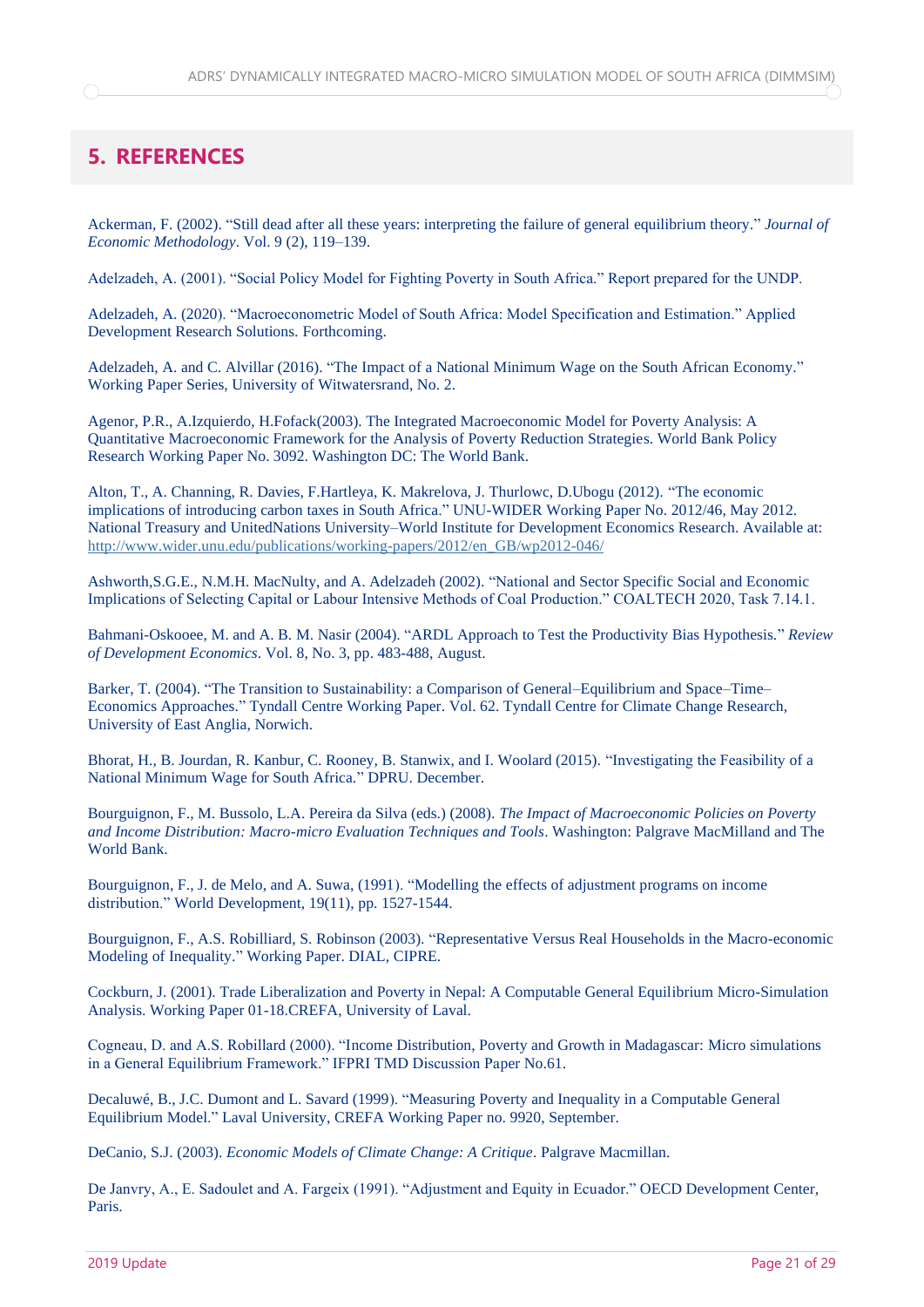Dervis, K., J. de Melo and S. Robinson (1982). *General Equilibrium Models for Development Policy*. Cambridge: Cambridge University Press.

Diewert, W.E. and D. Lawrence (1994). "The marginal costs of taxation in New Zealand." Report prepared for the New Zealand Business Round Table by Swan Consultants Pty Ltd., Canberra.

Engle, R. and C. Granger (1987). "Co-integration and error correction: Representation, estimation and testing". [Econometrica,](https://en.wikipedia.org/wiki/Econometrica) **55** (2): 251–276.

Estrades, C. (2013). "Guide to Microsimulations Linked to CGE Models: How to Introduce Analysis of Poverty and Income Distribution in CGE-based Studies." AGRPDEP Technical Note TN 09, May.

Gunning, W.J. (1983). "Income Distribution and Growth: A Simulation Model for Kenya." in D.G. Greene (principal author), *Kenya: Growth and Structural Change*. 2 vols. Washington, DC: World Bank, pp. 487-621

Hansen, B. (1992). "Efficient Estimation and Testing of Cointegrating Vectors in the Presence of Deterministic Trends." Journal of Econometrics, 53, pp. 87-121.

Jorgensen, D.W. (1984). "Econometric methods for applied general equilibrium analysis." In: Scarf, H., Shoven, J.B. Eds. , pp. 139-203.

Jorgensen, D.W., Slesnick, D.T., Wilcoxen, P.J. (1992). "Carbon taxes and economic welfare." Harvard Institute of Economic Research Discussion Paper 1589.

Kakwani, N. and E. Pernia (2000). "What is Pro Poor Growth?" Asian Development Review, 18, 1–16.

Koop, G., M.H. Pesaran and S.M. Potter (1996). "Impulse response analysis in nonlinear multivariate models."Journal of Econometrics, 74, 119-47

Lau, L. (1984). Comments on Mansur and Whalley (1984), in H. Scarf and J. B. Shoven (eds), Applied General Equilibrium Analysis, Cambridge University Press, New York, pp. 127– 137.

MacLeod, C. (2015). "Measuring the Impact of a National Minimum Wage." Power Point presentation to NEDLAC.

McKitrick, R. (1998). "The econometric critique of computable general equilibrium modeling: the role of functional forms." *Economic Modelling*. Vol. 15, issue 4, 543-573.

Mansur, A. and J. Whalley (1984). "Numerical Specification of Applied General Equilibrium Models: Estimation, Calibration and Data." in H. Scarf and J. B. Shoven (eds). *Applied General Equilibrium Analysis*. Cambridge University Press, New York, pp. 69–127.

Morrisson, C. (1991). "Adjustment, Incomes and Poverty in Morocco." World Development, Vol. 19. No 11. pp. 1633- 1651.

Orcutt, G. (1957). "A New Type of Socio-economic System." Review of Economics and Statistics, 58, pp. 773-797.

Orcutt, G. (1967). "Microeconomic Analysis for Prediction of National Accounts." in H. Wold, G.H. Orcutt, E.A. Robinson, D. Suits and P. de Wolff (eds), Forecasting on a Scientific Basis - Proceedings of an International Summer Institute, Gulbenkian Foundation, Lisbon.

Orcutt, G., M. Greenberg, J., Korbel, and A. Rivlin (1961). *Microanalysis of Socioeconomic Systems: A Simulation Study*. New York: Harper and Row.

Pauw K. (2007). "Economy-wide modelling: an input into the long term mitigation scenarios process. Long-term mitigation scenarios input," Report 4. University of Cape Town, South Africa: Energy Research Centre, 2007.

Pauw, K. and M. Leibbrandt (2012). "Minimum wages and household poverty: General equilibrium macro-micro simulations for South Africa." World Development, Elsevier, 40(4): 771-783.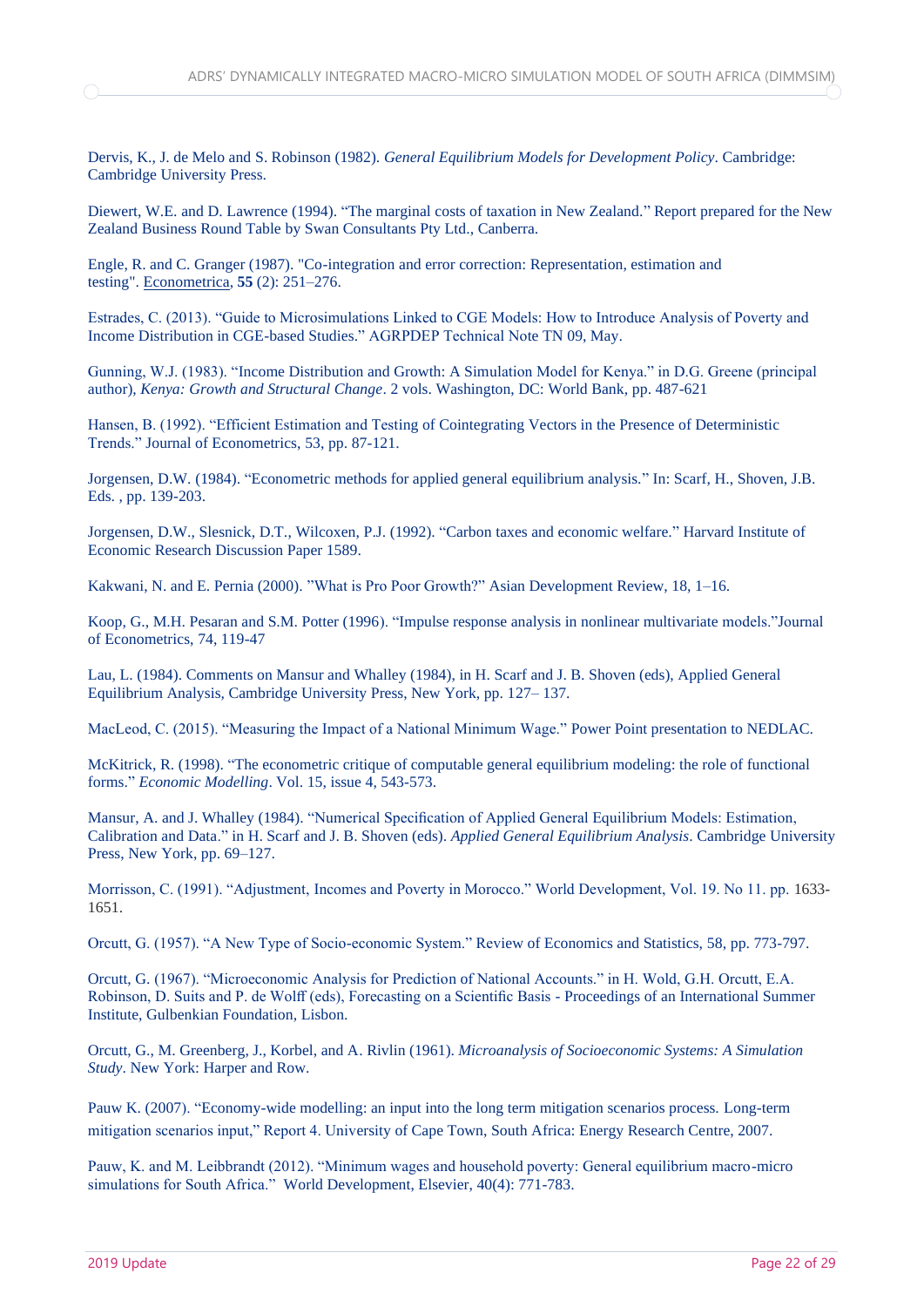Pesaran, B. and M.H. Pesaran (1997). Working with Microfit 4.0: Interactive Econometric Analysis. Oxford: Oxford University Press.

Pesaran, M.H. (1997), "The Role of Economic Theory in Modelling the Long Run", Economic Journal, 107.

Pesaran, M.H., and Y. Shin (1998). "Generalized impulse response analysis in linear multivariate models."Economics Letters. Elsevier, vol. 58(1), pages 17-29, January.

Pesaran, M.H., Y. Shin, and R.J. Smith (1996). "Testing for the Existence of a Long-Run Relationship." DAE Working Paper No. 9622. Department of Applied Economics, University of Cambridge.

Pesaran M.H., Y. Shin, and R.J. Smith (1999). "Bounds Testing Approaches to the Analysis of Long Run Relationships." ESE Discussion Papers 46, Edinburgh School of Economics, University of Edinburgh.

Pesaran, M. H., Y. Shin, and R.J. Smith (2001). "Bounds testing approaches to the analysis of level relationships." Journal of applied econometrics, 16, 289--326.

Piggott, J. and J. Whalley (1985). *U.K. Tax Policy and Applied General Equilibrium Analysis New Developments in Applied General Equilibrium Analysis. Cambridge: Cambridge University Press.*

Potter, S. (1998). "Nonlinear Impulse Response Functions." Domestic Research Function. Federal Reserve Bank of New York.

Sargent, R. G. (2011). "Verification and Validation of Simulation Models." Proceedings of the 2011 Winter Simulation Conference.

Savard, L. (2003). "Poverty and Income Distribution in a CGE-Household Micro- Simulation Model: Top-Down/Bottom Up Approach." CIRP´EE Centre interuniversitaire sur le risque, les politiques ´economiques et l'emploi. Working Paper 03-43.

Shoven, J. B. and J. Whalley (1992). *Applying General Equilibrium*. Cambridge University Press.

Statistics South Africa (2008). "Labour Force Survey." September 2007, Statistical Release P0210, March, Pretoria.

Taylor, L. and R. von Arnim (2006). "Modelling the Impact of TradeLiberalisation: A Critique of Computable General Equilibrium Models." Oxfam Research Report[.file:///C:/Users/Asghar/Downloads/rr-modelling-impact-trade](file:///C:/Users/Asghar/Downloads/rr-modelling-impact-trade-liberalisation-010707-en.pdf)[liberalisation-010707-en.pdf](file:///C:/Users/Asghar/Downloads/rr-modelling-impact-trade-liberalisation-010707-en.pdf)

Thorbecke, E. (1991). "Adjustment Growth and Income Distribution and Equity in Indonesia." World Development, 19(11), pp. 1595-1614.

\_\_\_\_\_\_. (2000). "The Use of Social Accounting Matrices in Modeling." Paper Prepared for the 26th General Conference of The International Association for Research in Income and Wealth Cracow, Poland, 27 August to 2 September 2000.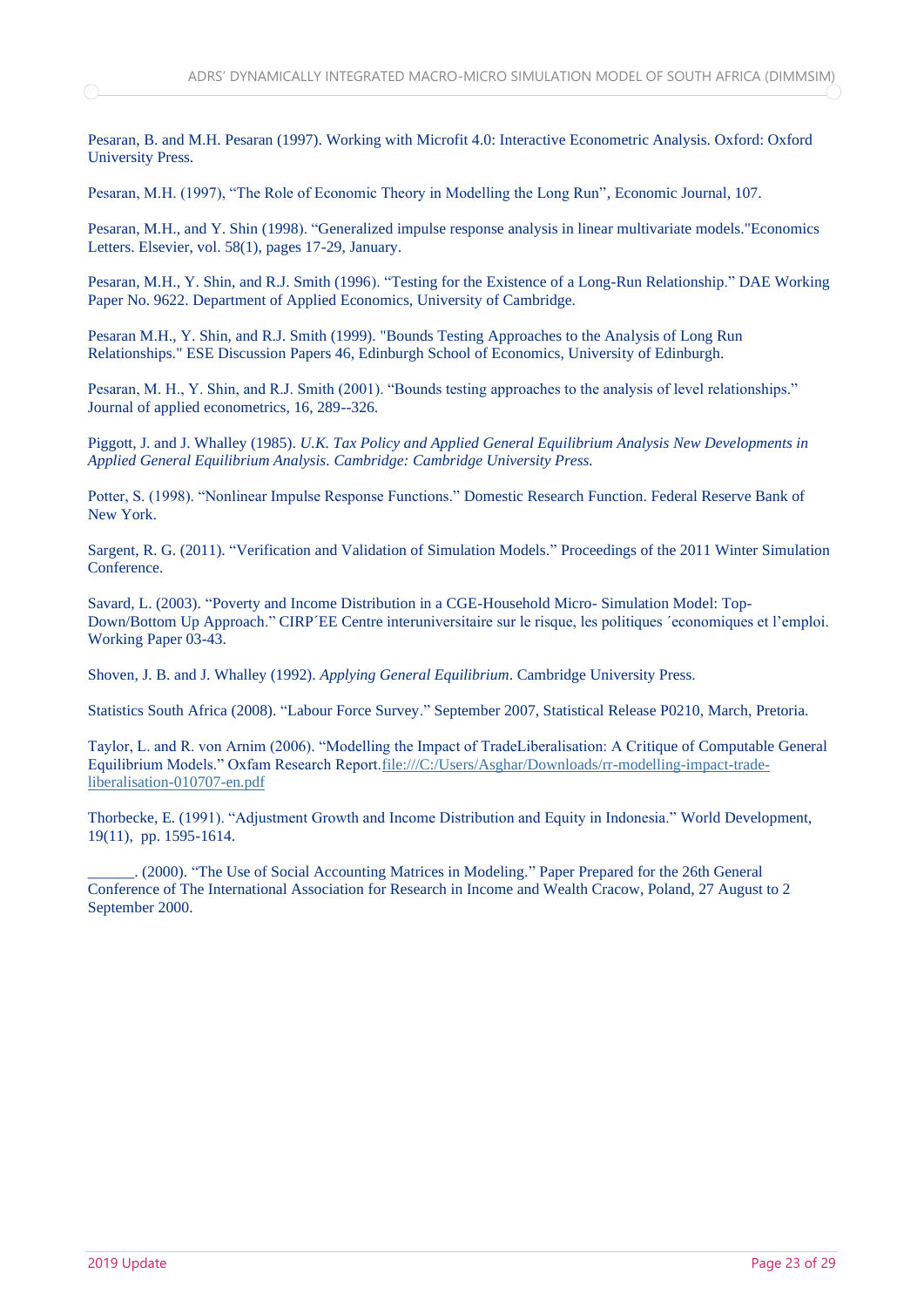# **ADRS Country Models**

<span id="page-26-0"></span>